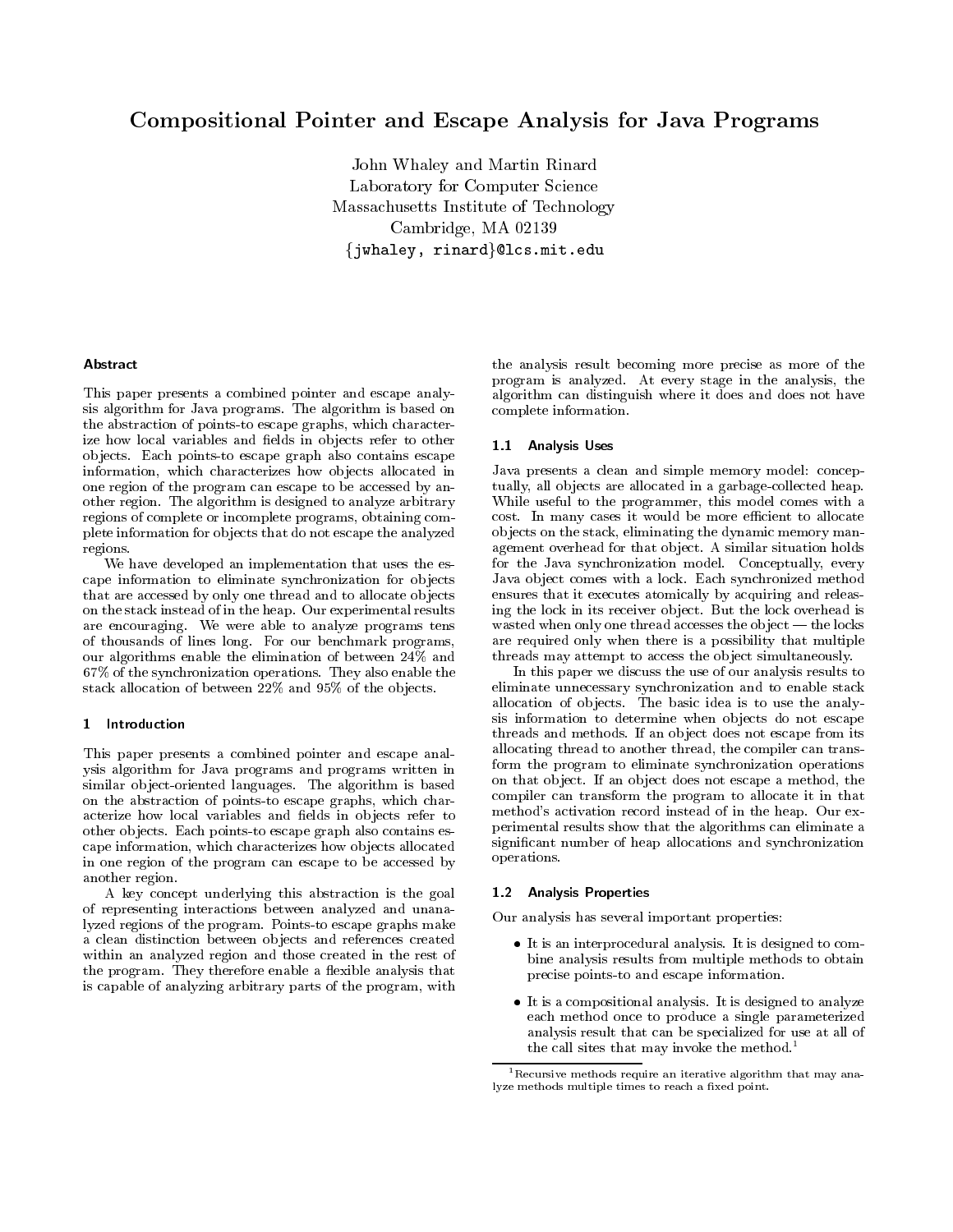It is a partial program analysis in two senses. First, it is designed to analyze each method independently of its callers. Second, it is capable of analyzing a method without analyzing all of the methods that it invokes, with the analysis result becoming more precise as more of the invoked methods are analyzed.

Because the analysis is compositional and can analyze pieces of the program independently of their callers and callees, it is especially appropriate for dynamically loaded programs. Our current implementation runs in a dynamic compiler and analyzes libraries independently of applications. When the compiler loads an application, it retrieves the previously computed analysis results for the libraries and uses these results in the analysis of the application.

# 1.3 Basic Approach

The analysis is based on an abstraction we call points-to escape graphs. The nodes of this abstraction represent objects; the edges represent references between ob jects. The abstraction also contains information about which ob jects escape to other methods or threads. For example, an object escapes if it is returned to an unanalyzed region of the program or passed as a parameter to an unanalyzed method.

For each method, the analysis produces a points-to escape graph that characterizes the points-to relationships created within the method and the interaction of the method with the points-to relationships created by the rest of the program. The analysis represents these interactions, in part, by maintaining a distinction between two kinds of edges: inside edges, which represent references created inside the currently analyzed region, and outside edges, which represent references created outside the currently analyzed region.

Similarly, there are two kinds of nodes: *inside nodes*, which represent objects created inside the currently analyzed region and accessed via inside edges, and outside nodes, which represent ob jects that are either created outside the currently analyzed region or accessed via outside edges. Outside edges represent interactions in which the analyzed region reads a reference created in an unanalyzed region. Inside edges from outside nodes or nodes reachable from outside nodes represent interactions in which the analyzed region creates a reference that the unanalyzed region may

Edges between inside nodes represent references created within the currently analyzed region. If the inside nodes do not escape, they have no interaction with the rest of the program and their edges in the points-to escape graph completely characterize the points-to relationships between the ob jects represented by these nodes. Because points-to escape graphs record the interactions of methods with their callers, the analysis can recover complete information about ob jects that escape the currently analyzed method but are recaptured in the caller.

Our analysis is compositional — it analyzes each method independently of its callers. Unlike all other pointer and escape analysis algorithms that we know of, our algorithm is also capable of analyzing a method independently of methods that it may invoke. When the algorithm skips the analysis of a potentially invoked method, it records that all ob jects passed as parameters to the invoked (but not an alyzed) method escape from the scope of the analysis. This escape information allows the algorithm to clearly identify both those ob jects for which it has complete points-to information and those ob jects whose points-to relationships may

be affected by unanalyzed regions of the program. Our algorithm is designed to analyze arbitrary regions of complete or incomplete programs, obtaining complete information for ob jects that do not escape the analyzed regions.

### 1.4 Contributions

This paper makes the following contributions:

- Analysis Algorithms: It presents a new combined pointer and escape analysis algorithm. The algorithm is compositional and is designed to deliver useful information without analyzing the entire program.
- Analysis Approach: It presents an analysis approach that explicitly differentiates between references and ob jects from analyzed and unanalyzed regions of the program. This approach allows the algorithm to capture the interactions between these regions, and to clearly identify where it does and does not have com plete information about the extracted relationships.
- Analysis Uses: It presents two optimizations en abled by the extracted points-to and escape information: synchronization elimination and stack allocation.
- Experimental Results: It presents experimental results from a prototype implementation of the algorithms. These results show that the algorithms can eliminate a signicant amount of synchronization operations and heap allocations.

The remainder of the paper is organized as follows. Section 2 presents examples that illustrate how the analysis works. Section 3 describes how the analysis represents the program and the analysis ob jects that the algorithm uses. Section 4 presents the intraprocedural analysis, and Section 5 presents the interprocedural analysis. In Section 6 we present an abstraction relation that characterizes the correspondence between points-to escape graphs and the ob jects and references that the program creates as it runs. Section 7 presents the synchronization elimination and stack allocation transformations. Section 8 presents the experi mental results from our implementation. Section 9 discusses related work; we conclude in Section 10.

#### **Example**

In this section we present several examples that illustrate how our analysis works.

#### 2.1 Return Values

Figure 1 presents a complex number arithmetic example. The add method adds two complex numbers, storing the result in a newly allocated complex number ob ject and returning the new ob ject. The multiply method operates similarly, but multiplies the numbers instead of adding them. Because each method returns the new ob ject, the new ob ject escapes from the method.

The multiplyAdd method multiplies its two arguments, then returns the sum of the product and the receiver. In this case, only the add result escapes  $-$  the temporary result from multiply is inaccessible outside of the multiplyAdd method. It is therefore possible to generate a specialized version of the multiply method that expects the storage for the result object to be allocated on the stack of its caller. It would then generate the result into the stack-allocated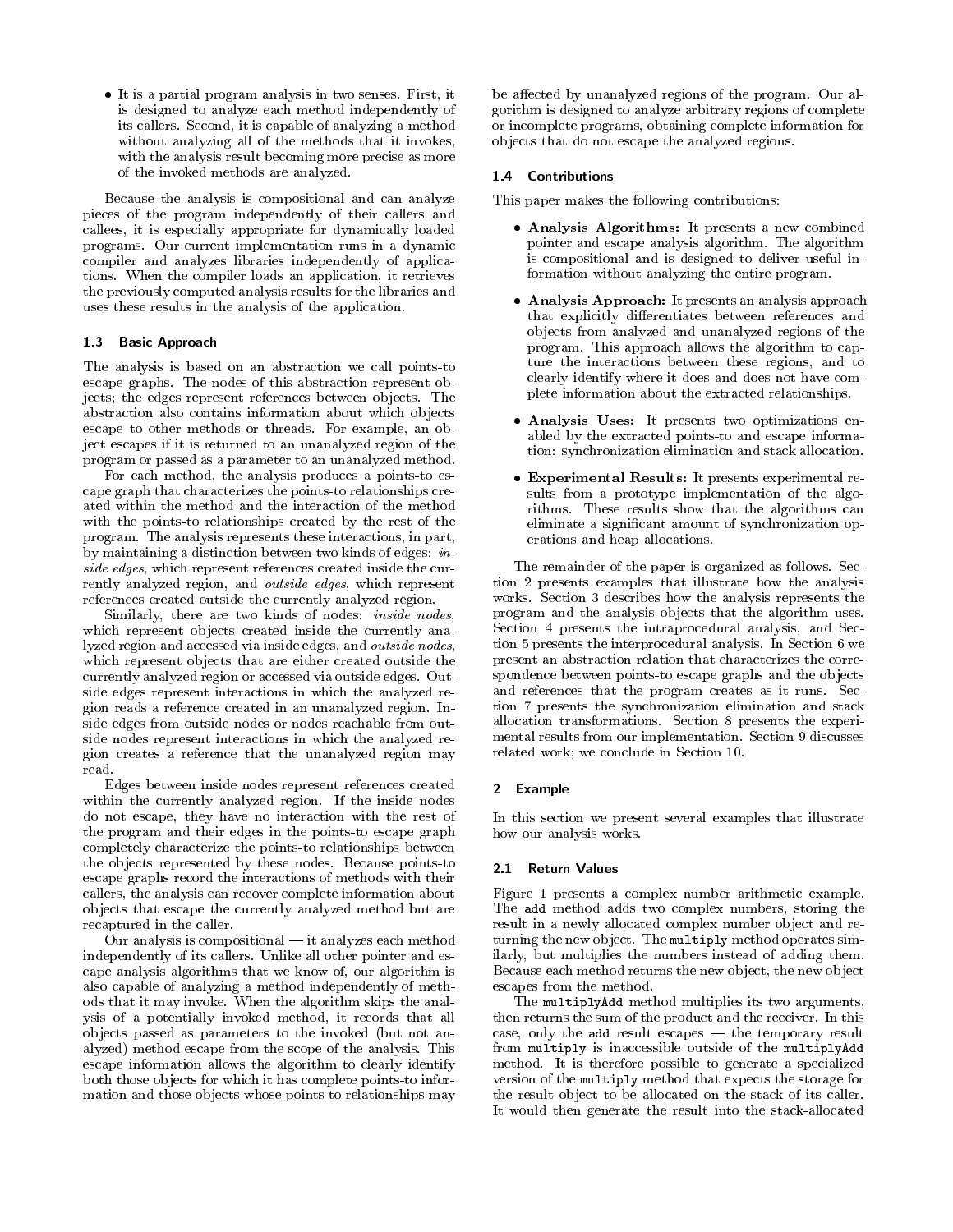```
class complex {
 double x,y;
 complex(double a, double b) { x = a; y = b; }
 complex multiply(complex a) {
    complex product =
     new complex(x*a.x - y*a.y,x*a.y + y*a.x);
    return(product);
  }
 complex add(complex a) {
    complex sum = new complex(x+a.x,y+a.y);
   return sum;
 <u>ጉ</u>
  }
 complex multiplyAdd(complex a, complex b) {
    complex product = a.multiply(b);
    complex sum = this.add(product);
    return(sum);
 }
```


}



Figure 2: Analysis Result for multiplyAdd

ob ject rather than dynamically allocating a new complex ob ject to hold the result.

Figure 2 presents the analysis result for the multiplyAdd method. The nodes in this graph represent variables and ob jects; the edges represent references. The parameter variables a and b point to nodes that represent the parameter ob jects; the variable this points to a node that rep resents the receiver. Because these objects are created outside the method, the corresponding nodes are outside nodes. Note that the analysis assumes that the parameters are not aliased. If the analysis result is used at a method invo cation site where the parameters are aliased, the mapping algorithm presented in Section 5 merges the two parameter nodes before it uses the analysis result. This mechanism ensures that the algorithm can analyze the program under the assumption that different parameters and object fields are not aliased, but use the analysis results in contexts containing aliases.

The product and sum variables point to nodes that rep resent the new complex number objects allocated, respectively, in the multiply and add methods. The algorithm represents ob jects allocated within the analyzed region of

```
public class Server extends Thread {
  ServerSocket serverSocket;
  int duplicateConnections;
  Server(ServerSocket s) {
    serverSocket = s;
    duplicateConnections = 0;
  ι
  }
  public void run () {
    try {
      Vector connectorList = new Vector();
      while (true) {
        Socket clientSocket =
          serverSocket.accept();
        new ServerHelper(clientSocket).start();
        InetAddress addr =
          clientSocket.getInetAddress();
        if (connectorList.indexOf(addr) < 0)
          connectorList.addElement(addr);
        else duplicateConnections++;
      \mathbf{r}}
    } catch (IOException e) { }
 }
}
```


the program with nodes that correspond to the ob ject creation site. So, for example, product points to the node that represents ob jects created at the ob ject creation site inside multiply. Because this node represents ob jects created inside the analyzed region, it is an inside node.

The node that product points to is accessible only via the local variable product. We therefore say that this node is captured. As soon as the multiplyAdd method returns, all of the ob jects that this node represents will be inaccessible. It is therefore legal to tie the lifetime of the ob ject to the lifetime of the method invocation, and allocate the ob ject on the activation record of the multiplyAdd method.

The multiplyAdd method returns the object that sum points to. Even though the ob ject escapes this method, it may be recaptured by a method above multiplyAdd in the call chain. The analysis maintains enough information to recognize such situations.

## 2.2 Thread-Private Objects

The next example illustrates how the analysis can detect thread-private objects, or objects that are accessed by only one thread. The goal is to eliminate synchronization operations on thread-private objects. The code in Figure 3 implements a simple server. The server waits for incoming connection requests on the serverSocket. Whenever it gets a request, it creates a new ServerHelper thread to service the new connection. The server counts the number of duplicate connections  $-$  i.e., the number of times it connects to a client that it has previously connected to.

To correctly compute this count, the server maintains a list of the Internet addresses of clients that it has connected to. Whenever it receives a new request, the server checks the list to determine if it has previously connected to the client. If so, it increments duplicateConnections, which is the count of the number of duplicate connections that the server has established. If not, it inserts the Internet address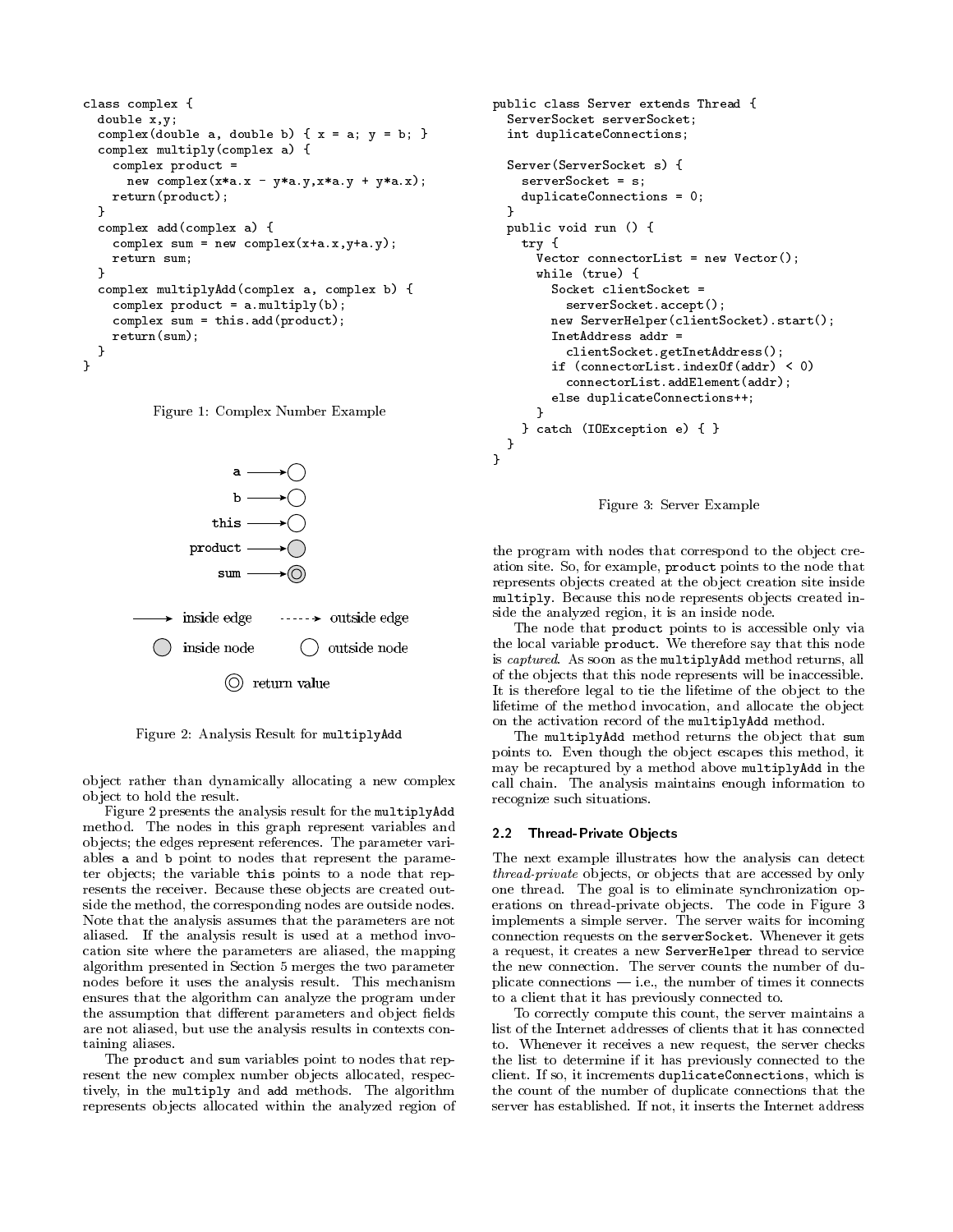of the client into the list so that it can detect any future duplicate connections from this client.

In this example, the server uses a Vector to hold the list of Internet addresses. This class is thread safe  $-$  its methods are guaranteed to execute atomically even when concurrently invoked by different threads. Thread safety is an important property. Without it, multithreaded programs can fail in very subtle ways because of data races, or unanticipated interactions between threads that concurrently access the same ob ject.

The problem with atomic operations is the overhead from the synchronization operations that make the methods execute atomically. In our example, the standard implementations of indexOf and addElement acquire and release the lock in their receiver object. This overhead is especially regrettable when, as in our example, the Vector is a threadprivate ob ject.

The analysis of the run method in our example proceeds as follows. The algorithm first analyzes the invoked methods to obtain a points-to escape graph for each method. Each graph summarizes how the method affects the points-to relationships between ob jects and how the ob jects it creates and accesses escape to other threads or to the caller. In our example, the new clientSocket object escapes to the ServerHelper thread. The indexOf and addElement methods may change the ob jects that the receiver points to, but they do not change the escape status of the receiver.

Based on this information, and on its analysis of the run method, the analysis determines that the connectorList ob ject is captured within the run method, and is accessible only to the run method's thread. The synchronization in the addElement and indexOf methods is therefore redundant. The compiler can generate specialized, synchronization-free versions of these methods. The generated code for the run method invokes these specialized versions, and the computation executes without synchronization overhead for the Vector ob ject.

It is also possible to address the problem of synchronization overhead for thread-private objects by providing the programmer with two implementations of each class: a thread-safe implementation with synchronization (used for ob jects shared between threads), and a thread-unsafe imple mentation with no synchronization (used for thread-private ob jects). The JDK 1.2 collections API takes this approach. The problem with this approach is that it complicates the API and burdens the programmer with the responsibility of determining which ob jects are thread safe and which are not. The last problem can become especially severe for programmers maintaining multithreaded programs. If a change makes a previously thread-private object accessible to multiple threads, the programmer must search the program to manually replace the thread-unsafe version with the threadsafe version.

We next present an example that illustrates how our algorithm deals with recursive data structures. Let us assume that in the previous example, the server would like to count the number of connections from each client, instead of simply counting the number of duplicate connections. In this case, the server could use the multiset class in Figure 4, which implements a multiset as a list of elements. Each element has a count of the number of times it is present in the multiset.

If the server used a multiset instead of a Vector, the

```
class multisetElement {
  Object element;
  int count;
  multisetElement next;
  multisetElement(Object e, multisetElement n) {
    count = 1;
    element = e;
   next = n;\mathbf{r}}
  synchronized boolean check(Object e) {
    if (element.equals(e)) {
      count++;
      return(true);
    } else return false;
  <sup>}</sup>
  }
  synchronized multisetElement insert(Object e) {
    multisetElement m = this;
    while (m != null) {
      if (m.check(e)) return this;
      m = m.next:
      m = m.next;
    ł
    }
   return new multisetElement(e, this);
  }
}
class multiset {
  multisetElement elements;
  multiset() {
    elements = null;
  \mathbf{r}}
  synchronized void addElement(Object e) {
    if (elements == null)
      elements = new multisetElement(e,null);
    else elements = elements.insert(e);
  }
}
```




Figure 5: Analysis Result for insert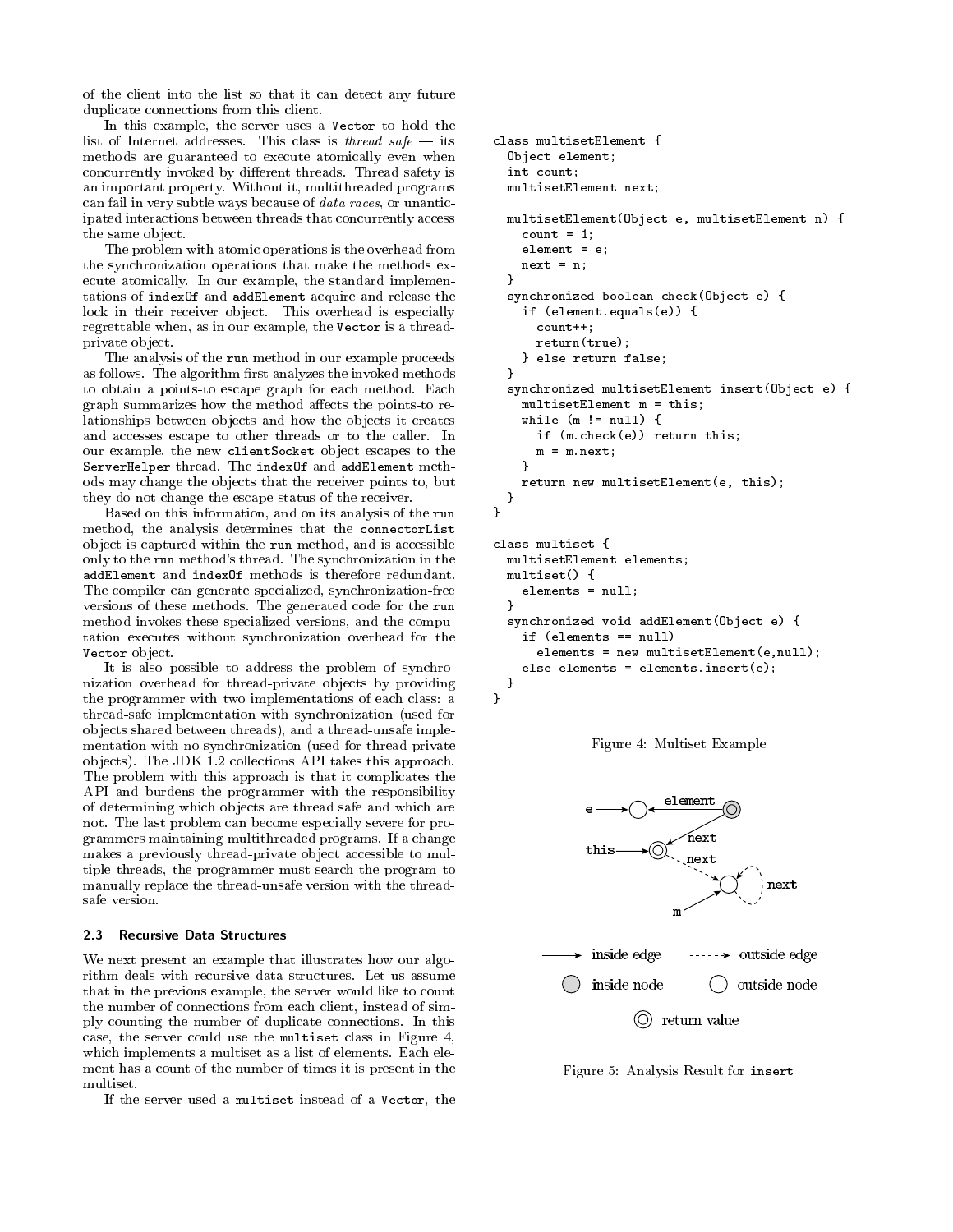analysis of the run method in Figure 3 would still recognize the multiset ob ject as thread-private. In this section, we focus on the treatment of recursive data structures in the analysis of the insert method for multisetElements.

Figure 5 presents the analysis result at the end of the insert method. The this variable points to the receiver node, which represents the receiver ob ject, while e points to a parameter node, which represents the parameter object. Both nodes are outside nodes. The other nodes represent ob jects created or accessed during the execution of insert. The next edge from the receiver node points to a node that represents all objects referenced by the m.next field at the load statement m = m.next, which loads the reference from m's next field back into m. The edge is an outside edge, because it points to a node that represents an ob ject allocated outside the scope of the analysis of insert, and it points to an outside node. In particular, it points to a load node, because there is one of these nodes for each load statement in the program.

There is also an outside edge from the load node back to itself. As the loop in the insert method walks down the list, it traverses the references in the next fields of the nodes. Because all of these references are loaded at the same statement, the outside edges that represent the references point to the same outside node, and there is cycle in the graph. This mechanism ensures that the analysis terminates for programs that manipulate recursive data structures.

The remaining node represents the new multisetElement ob ject that insert may allocate to hold the new multiset entry. This node has an inside edge (from the next field) to the receiver node, and an inside edge (from the element field) to the parameter node. These edges represent references to these nodes created during the execution of insert.

### 3 Analysis Algorithm

The algorithm analyzes the program at the granularity of methods. The analysis of each method incorporates information from the method and from some subset of the methods that it invokes. The combination of the currently analyzed method and all of the analyzed methods that it invokes is called the current analysis scope.

# 3.1 Program Representation

The algorithm represents the program using the following analysis objects. There is a set  $1 \in L$  of local variables and a set  $p \in P$  of formal parameter variables. There is one formal parameter variable for each formal parameter of each method in the program. Together, the local and formal parameter variables make up the set  $v \in V = L \cup P$  of variables.

There is also a set  $c1 \in CL$  of classes and a set op  $\in OP$  of methods. Each method has a receiver class cl and a formal parameter is the convention that  $\mathbf{r}$  is the convention that the convention that  $\mathbf{r}$ parameter p <sup>0</sup> points to the receiver ob ject of the method.

Finally, there is a set  $f \in F$  of object fields. Object fields are accessed using syntax of the form v.f. Static class variables are accessed using syntax of the form cl:f.

The algorithm represents the computation of each method using a control flow graph. The nodes of control flow graphs are statements  $st \in ST$ . The algorithm analyzes only those statements that affect the points-to and escape information. We assume the program has been preprocessed so that all statements relevant to the analysis are in one of the following forms:

- $\bullet$  A copy statement  $\texttt{l} = \texttt{v}$ .
- $\bullet$  A load statement  $\textbf{1}_1 = \textbf{1}_2.\textbf{1}$ .
- A store statement  $1_1$   $\mathbf{r} = 1_2$  .
- $\bullet$  A global load statement  $\texttt{1} = \texttt{c1.t.}$
- $\bullet$  A global store statement cl.f  $=$  1.
- $\bullet\,$  A return statement return 1, which identifies the return value l of the method.
- $\bullet$  An object creation site of the form  $1 = \texttt{new}$  cl. There are two kinds of ob ject creation sites:
	- $-$  If c1 inherits from the class Thread, then the object creation site is also a thread creation site.
	- If c1 does not inherit from the class Thread, then the ob ject creation site is not a thread creation site.
- $\bullet$  A method invocation site of the form  $1 = 1_0 \cdot op(1_1, \ldots, 1_k)$ . Each method invocation site corresponds to a method invocation site  $m \in M$ .

The control flow graph for each method op starts with the enter statement enterop and ends with an exit statement exitop.

The analysis represents the control flow relationships between statements as follows: pred(st) is the set of state ments that may execute immediately before st, and succ(st) is the set of statements that may execute immediately after st. There are two program points for each statement st, the program point  $\bullet$ st immediately before st executes, and the program point sto immediately after st executes.

The interprocedural analysis uses call graph information to compute sets of methods that may be invoked at method invocation sites. For each method invocation site m, callees  $(m)$  is the set of methods that m may invoke. Given a method op, callers(op) is the set of method invoca tion sites that may invoke op. The current implementation obtains this call graph information using a variant of class hierarchy analysis [13], but the algorithm can use any con servative approximation to the actual call graph generated when the program runs.

# 3.2 Object Representation

The analysis represents the objects that the program manipulates using a set  $n \in N$  of nodes. There are several kinds of nodes:

- $\bullet$  lnere is the set  $N_I$  of inside nodes, which represent ob jects created within the current analysis scope and accessed via references created within the current analysis scope. There is one inside node for each ob ject creation site; that inside node represents all ob jects created within the current analysis scope at that site.
- $N_T$  is the set of thread nodes, or inside nodes that correspond to thread creation sites. Since each thread corresponds to an ob ject that inherits from the class Thread, thread creation sites are also ob ject creation sites, and  $N_T \subseteq N_I$ .
- $\bullet$  lnere is the set  $N_O$  of outside nodes, which represent ob jects created outside the current analysis scope or accessed via references created outside the current analysis scope.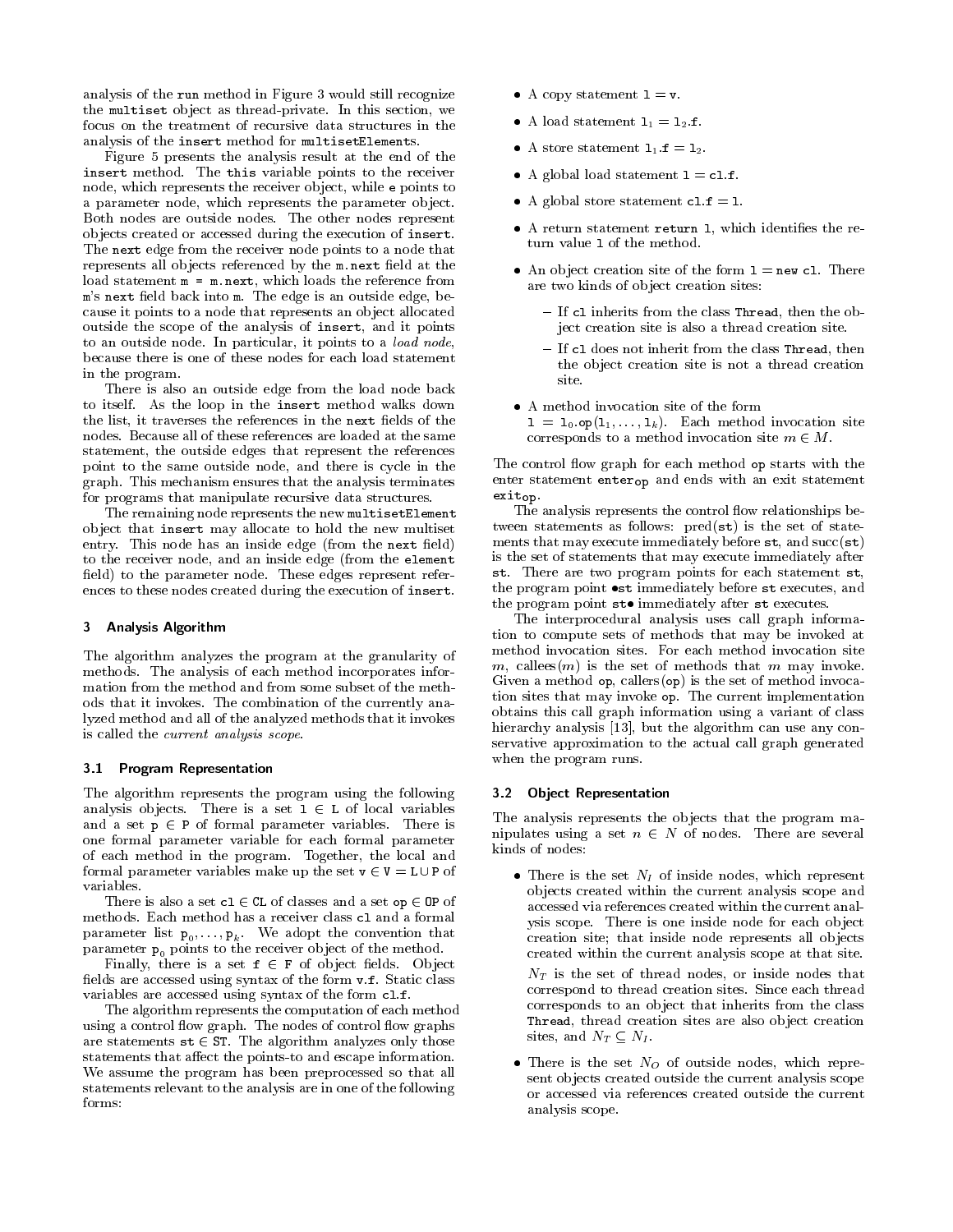$\bullet$  There is the set CL of class nodes. Conceptually, each class node represents a statically allocated ob ject whose fields are the static class variables for the corresponding class.

The set  $N_O$  of outside nodes is futher divided into the following kinds of nodes:

- $\bullet$  linere is a set  $N_P$  or parameter nodes. There is one parameter node for each formal parameter in the program. Each parameter node represents the ob ject that its parameter points to during the execution of the analyzed method. When the analysis starts, each of where the method's formal parameter variables points to its corresponding parameter node. The receiver ob ject is treated as the first parameter of each method.
- $\bullet$  There is a set  $N_G$  of global nodes. There is one global node for each static class variable cl:f in the program. Each global node represents the ob jects that its static class variable may point to during the execution of the current method. When the analysis of the cur rent method starts, each accessed static class variable points to its global node.
- $\bullet$  linere is a set  $N_L$  of load nodes. There is one load  $\qquad$  out node for each load statement in the program. When the load statement executes, it loads a value from a field in an object. If the loaded value is a reference, the analysis must represent the ob ject that the reference points to. Each load node represents all of the ob jects whose references are loaded by the corresponding load statement.
- $\bullet$  There is a set TVR of return nodes. There is one return  $\bullet$ node for each method invocation site in the program. Return nodes are used to represent the return values of invocations of unanalyzed methods.

The analysis represents each array with a single node. This node has a field elements, which represents all of the elements of the array. Because the points-to information for all of the array elements is merged into this field, the analysis does not make a distinction between different elements of the same array.

#### $3.3$ Points-To Escape Graphs

A points-to escape graph is a quadruple of the form  $\langle O, I, e, r \rangle$ , where

- $\bullet$   $\cup$   $\cup$   $(N \times r) \times (N_L \cup N_G)$  is a set of outside edges. Outside edges represent references created outside the current analysis scope, either by the caller, by a thread running in parallel with the current thread, or by an unanalyzed invoked method.
- $\bullet$   $I \subseteq (V \cup (N \times F)) \times N$  is a set of inside edges. Inside e. edges represent references created inside the current analysis scope.
- $e : N \to Z$  is an escape function that records the  $A$ set of unanalyzed method invocation sites that a node escapes down into.
- $\bullet$   $r$   $\subseteq$   $N$  is a return set that represents the set of objects that may be returned by the currently analyzed method.

Both  $O$  and  $I$  are graphs with edges labeled with a field from  $F$ . We define the following operations on nodes of the graphs: edgesTo(*O*, *n*) = { $n^2$ ,  $n^3$   $\in$  *O*}  $\cup$  { $((n^r, f), n) \in O$ }

$$
\begin{array}{rl} \mathrm{edgesTo}(O,n) & = \ \{ \langle n',n \rangle \in O \} \cup \{ \langle \langle n',\mathbf{f} \rangle,n \rangle \in O \} \\ \mathrm{edgesFrom}(O,n) & = \ \{ \langle n,n' \rangle \in O \} \cup \{ \langle \langle n,\mathbf{f} \rangle,n' \rangle \in O \} \\ \mathrm{edges}(O,n) & = \ \mathrm{edgesTo}(O,n) \cup \mathrm{edgesFrom}(O,n) \\ O(n) & = \ \{ n'.\langle n,n' \rangle \in O \} \\ O(n,\mathbf{f}) & = \ \{ n'.\langle \langle n,\mathbf{f} \rangle,n' \rangle \in O \} \end{array}
$$

The following operation removes a set  $S$  of nodes from a points-to escape graph.  $\langle O', I', e', r' \rangle$  = remove(S;  $\langle O, I, e, r \rangle$ ),<br>where  $O' = O - \bigcup \{ \text{edges}(O, n), n \in S \}$ 

$$
O' = O - \bigcup \{ \text{edges}(O, n) \mid n \in S \}
$$
  
\n
$$
I' = I - \bigcup \{ \text{edges}(I, n) \mid n \in S \}
$$
  
\n
$$
e'(n) = \begin{cases} e(n) & \text{if } n \notin S \\ \emptyset & \text{otherwise} \end{cases}
$$
  
\n
$$
r' = r - S
$$

### 3.4 Reachability and Escaped Nodes

We identify two different kinds of escape information, with the distinction based on when an ob ject becomes accessible outside the current method. If an object was created outside the current analysis scope or was accessed via a reference created outside the current analysis scope, the ob ject is already accessible to other parts of the program. In this case we say that the object has escaped or is escaped.

If an ob ject has not escaped but will be returned by the method to its caller, we say that the object will escape.

An ob ject has directly escaped the current method in all of the following situations:

- A reference to the ob ject was passed as a parameter into the current method.
- A reference to the ob ject was written into a static class variable.
- A reference to the ob ject was passed as a parameter to an invoked method, and there is no information about what the invoked method did with the object.
- $\bullet$  the object is a thread object.

An ob ject has escaped if it is reachable via some sequence of ob ject references from a directly escaped ob ject. An ob ject is captured if it has not escaped.

Given our abstraction of points-to escape graphs, we can formalize the concepts of reachability and escaped nodes as follows. A node  $n$  is directly reachable from a node  $n$  in a  $\hspace{0.1mm}$ formalize the concepts of reachability and escaped nodes as<br>follows. A node n' is directly reachable from a node n in a<br>graph O if  $n = n'$ ,  $\langle n, n' \rangle \in O$  or  $\exists f. (\langle n, f \rangle, n') \in O$ . A node  $n'$  is reachable from a node n in O if  $n = n'$  or there exists a sequence  $n_0 \circ \cdots \circ n_k$  such that  $n = n_0$ ,  $n' = n_k$ , and for all  $0 \leq i \leq k$ ,  $n_{i+1}$  is directly reachable from  $n_i$  in O. Finally, a node  $n'$  is reachable from a set of nodes  $S$  in  $O$  if there exists a node  $n \in S$  such that n' is reachable from n in O. We define reachable  $(0, S, n)$  if n is reachable from S in O.

Given a points-to escape graph  $\langle O, I, e, r \rangle$ , a node *n* directly escapes if  $n \in N_P \cup N_R \cup N_T \cup CL$  or  $e(n) \neq \emptyset$ . We define escaped( $\langle O, I, e, r \rangle$ , n) if n is reachable in  $O \cup I$  from a node that directly escapes, and captured $((O, I, e, r), n)$  if not escaped $((O, I, e, r), n)$ .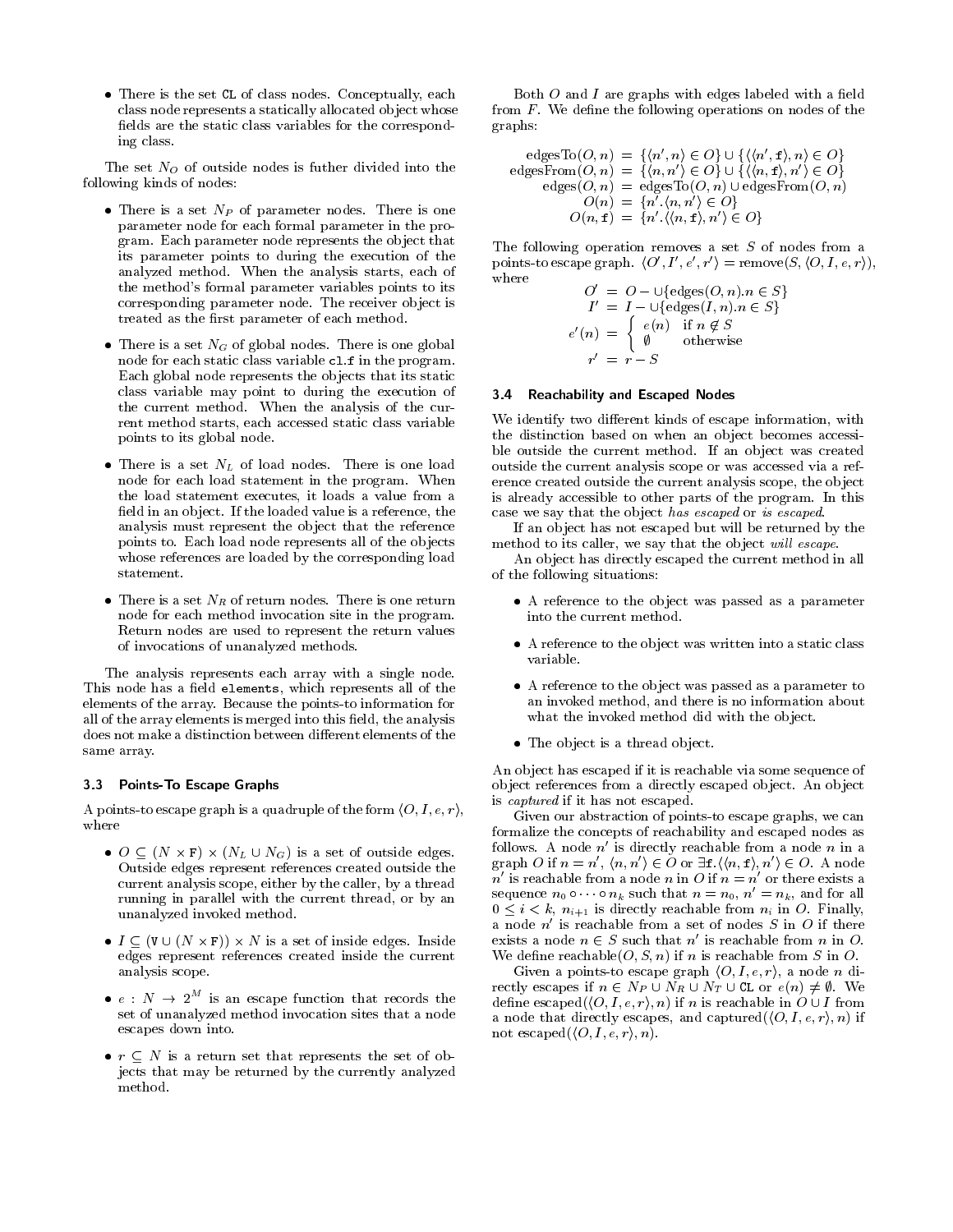#### 4 Intraprocedural Analysis

The algorithm uses a dataflow analysis to generate a pointsto escape graph at each point in the method. The analysis of each method starts with the construction of the pointsto escape graph  $\langle O_0, I_0, e_0, r_0 \rangle$  for the first statement in the method. Given a method op with formal parameter list p;:::; p;; p;;; clicassed static class variables clicit;:::; clj :fj;; clic the initial points-to escape graph  $\langle O_0, I_0, e_0, r_0 \rangle$  is defined as follows.

• In  $I_0$ , each parameter  $\mathbf{p}_i$  points to its corresponding by parameter node np . The formal parameter p <sup>0</sup> points to the receiver object of the method; the node  $n_{\text{D}_{\text{c}}}$  in <sup>0</sup> represents the receiver ob ject in the analysis of the method.  $\epsilon$ 

$$
I_0 = \{ \langle \mathbf{p}_i, n_{\mathbf{p}_i} \rangle \, 0 \le i \le k \}
$$

 $\bullet$  In  $\mathcal{O}_0$ , each accessed static class variable  $\mathsf{c}\texttt{1}_i$ . If points . The iteration is considered to the node of  $\mathsf{CL}_i$  :  $\mathsf{L}_i$ 

$$
O_0 = \{ \langle \langle \mathtt{cl}_i, \mathtt{f}_i \rangle, n_{\mathtt{cl}_i, \mathtt{f}_i} \rangle \, 1 \leq i \leq j \}
$$

- For all  $n, e_0(n) = \varnothing$ .
- $r_0 = v$ .

Note that the algorithm analyzes the method under the assumption that the parameters and accessed static class variables all point to different objects. If the method may be invoked in a calling context in which some of these pointers point to the same ob ject, this ob ject will be represented by multiple nodes during the analysis of the method. In this case, the mapping operation described below in Section 5 will merge the corresponding outside objects when it maps the final analysis result for the method into the calling context at the method invocation site. Because the mapping retains all of the edges from the merged ob jects, it conser vatively models the actual effect of the method.

Once it has finished constructing the initial points-to escape graph, the analysis continues by propagating pointsto escape graphs through the statements of the method's control flow graph. The transfer function  $\langle O', I', e', r' \rangle =$  $[\![$ st $]\!](\langle O, I, e, r \rangle)$  defines the effect of each statement st on the current points-to escape graph. Most of the statements and outside edges. In this case, the transfer function has the following general form:

$$
I' = (I - \text{Kill}_I) \cup \text{Gen}_I
$$
  

$$
O' = O \cup \text{Gen}_O
$$

Figure 6 graphically presents the rules that determine the sets of generated edges for the different kinds of statements. Each row in this figure contains four items: a statement, a graphical representation of existing edges, a graphical rep resentation of the existing edges plus the new edges that the statement generates, and a set of side conditions. The interpretation of each row is that whenever the points-to escape graph contains the existing edges and the side conditions are satisfied, the transfer function for the statement generates the new edges.

### 4.1 Copy Statements

A copy statement of the form  $1 = v$  makes 1 point to the object that  $v$  points to. The transfer function updates  $I$  to reflect this change by killing the current set of edges from 1, then generating additional inside edges from l to all of the nodes that v points to.

Kill<sub>I</sub> = edges(
$$
I
$$
, 1)  
Gen<sub>I</sub> = {1} ×  $I$ ( $\mathbf{v}$ )  
 $I' = (I - Kill_I) \cup Gen_I$ 

### 4.2 Load Statements

A load statement of the form  $1_1 = 1_2$ . f makes  $1_1$  point to the object that  $1_2$ . f points to. The analysis models this change by constructing a set <sup>S</sup> of nodes that represent all of the objects to which  $l_2$ : f may point, then generating additional inside edges from  $1<sub>1</sub>$  to every node in this set.

All nodes accessible via inside edges from  $1_2$ .f should clearly be in  $S$ . But if  $1<sub>2</sub>$  points to an escaped node, other parts of the program such as the caller or threads executing in parallel with the current thread can access the referenced object and store values in its fields. In particular, the value in l2:f may have been written by the caller or a thread running in parallel with the current thread  $-$  in other words, l2:f may contain a reference created outside of the current analysis scope. The analysis uses an outside edge to model this reference. The outside edge points to the load node for the load statement, which is the outside node that represents the ob jects that the reference may point to.

The analysis must therefore consider two cases: the case when  $1<sub>2</sub>$  does not point to an escaped node, and the case when  $1_2$  does point to an escaped node. The algorithm determines which case applies by computing  $S_E$ , the set of escaped nodes to which  $1_2$  points.  $S_I$  is the set of nodes accessible via inside edges from  $l_2$ .f.

$$
S_E = \{n_2 \in I(1_2).\text{escaped}(\langle O, I, e, r \rangle, n_2)\}
$$
  
\n
$$
S_I = \bigcup \{I(n_2, f).n_2 \in I(1_2)\}
$$

If  $S_E = \emptyset$  (i.e., 12 does not point to an escaped node),  $S = S<sub>I</sub>$  and the transfer function simply kills all edges from  $1<sub>1</sub>$ , then generates inside edges from  $1<sub>1</sub>$  to all of the nodes in S.

$$
\text{Kill}_I = \text{edges } (I, 1_1)
$$
\n
$$
\text{Gen}_I = \{1_1\} \times S
$$
\n
$$
I' = (I - \text{Kill}_I) \cup \text{Gen}_I
$$

first kill a set of inside edges, then generate additional inside  $S_I \cup \{n\}$ , where n is the load node for the load statement. In If  $S_E \neq \emptyset$  (i.e., 12 points to at least one escaped node),  $S =$  $I = (I - \text{Kil}I) \cup \text{Gell}I$ <br>If  $S_E \neq \emptyset$  (i.e., 1<sub>2</sub> points to at least one escaped node),  $S = S_I \cup \{n\}$ , where *n* is the load node for the load statement. In addition to killing all edges from  $1<sub>1</sub>$ , then generating inside edges from  $1_1$  to all of the nodes in S, the transfer function also generates outside edges from the escaped nodes to n.

$$
KillI = edges(I, 11)
$$
  
\n
$$
GenI = {11} × S
$$
  
\n
$$
I' = (I - KillI) \cup GenI
$$
  
\n
$$
GenO = (SE × {f}) × {n}
$$
  
\n
$$
O' = O \cup GenO
$$

#### 4.3 Store Statements

A store statement of the form  $1_1 \cdot f = 1_2$  finds the object to which  $1<sub>1</sub>$  points, then makes the f field of this object point to same object as  $1_2$ . The analysis models the effect of this assignment by finding the set of nodes that  $1<sub>1</sub>$  points to, then generating inside edges from all of these nodes to the nodes that  $l_2$  points to.  $\{f\}$   $\times$   $I(1_2)$ 

$$
\begin{array}{rl} \text{Gen}_I & = & (I(1_1) \times \{\texttt{f}\}) \times I(1_2) \\ & I' & = & I \cup \text{Gen}_I \end{array}
$$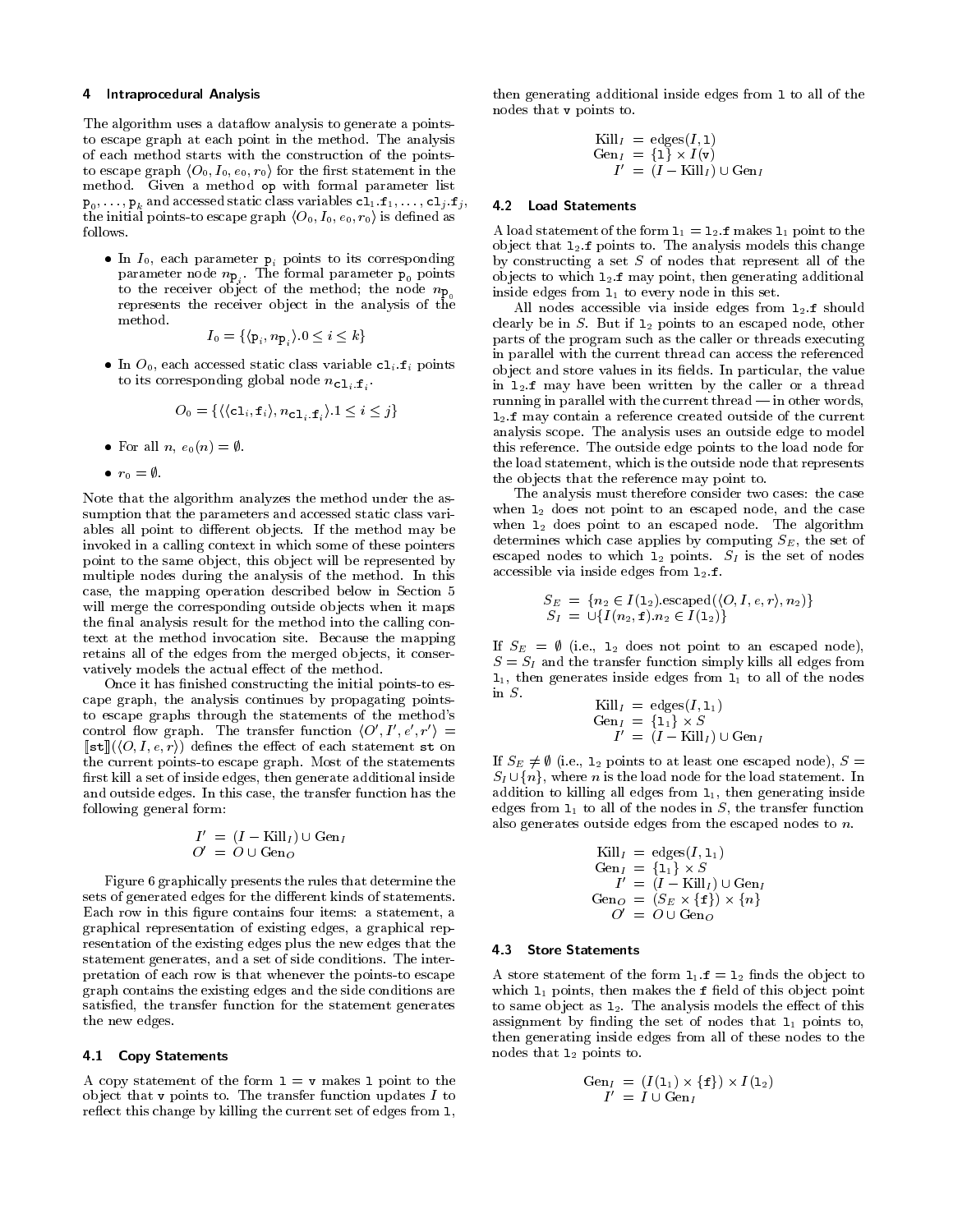

Figure 6: Generated Edges for Basic Statements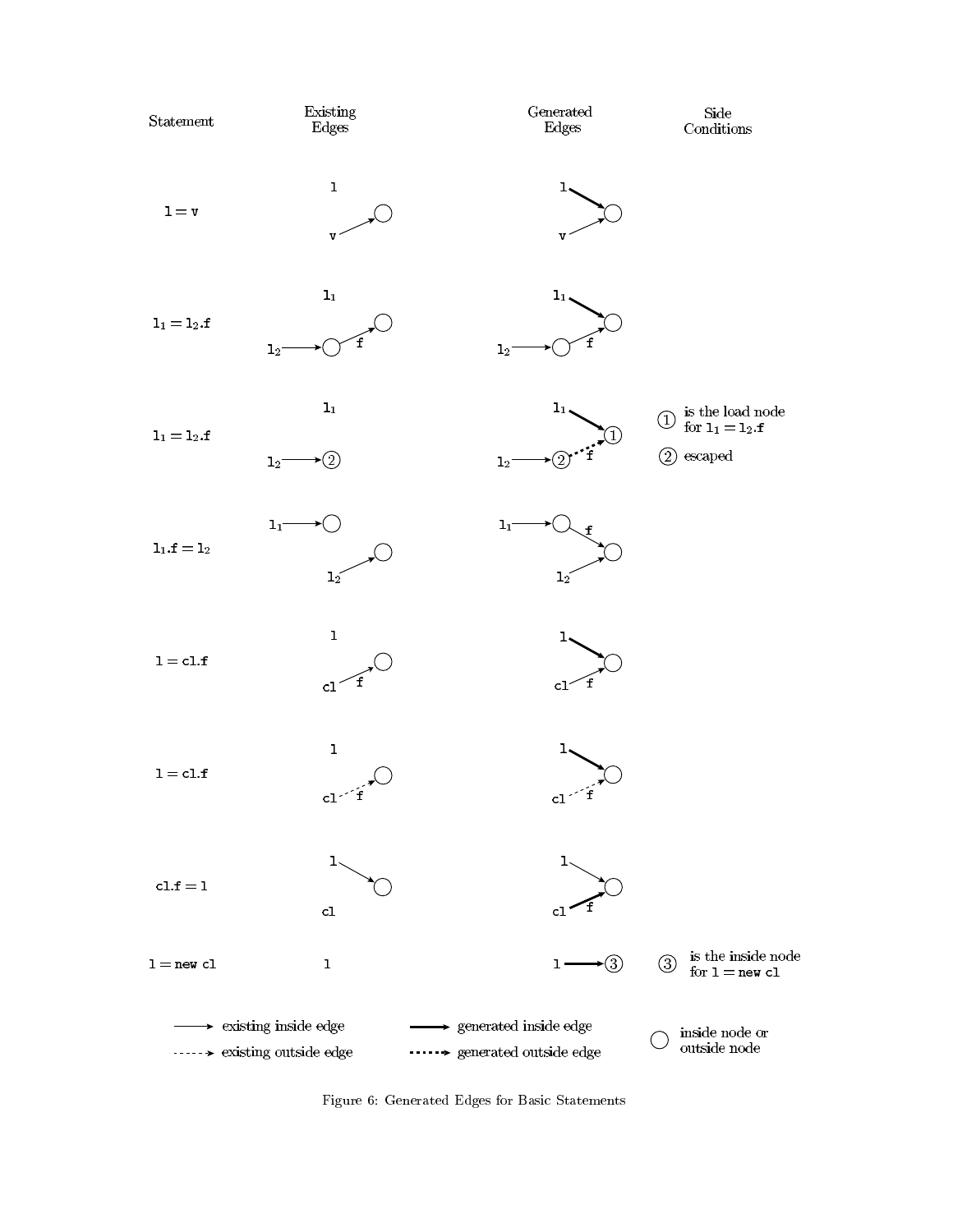#### Global Load Statements 44

A global load statement of the form  $l = c_l$ . If makes l point to the same ob ject that cl:f points to. The analysis models this change by killing all edges from l and generating inside

edges from 1 to all of the nodes that 
$$
cl.f
$$
 points to.  $Kill_I = edges(I,1)$ \n
$$
Gen_I = \{1\} \times (O \cup I)(cl,f)
$$
\n
$$
I' = (I - Kill_I) \cup Gen_I
$$

# 4.5 Global Store Statements

A global store statement of the form  $c1.f = 1$  makes the static class variable cl:f point to the same ob ject as l. The analysis models this change by generating inside edges from cl:f to all of the nodes that l points to. film change by generating inside equals to:<br>  $Gen_I = \{(c1, f)\} \times I(1)$ 

$$
\begin{array}{rl}\text{Gen}_I &= \{ \langle \texttt{cl}, \texttt{f} \rangle \} \times I(1) \\ I' &= I \cup \text{Gen}_I \end{array}
$$

#### 4.6 Object Creation Sites

An object creation site of the form  $1 = new$  cl allocates a new object and makes 1 point to the object. The analysis represents all objects allocated at a specific creation site with the creation site's inside node  $n$ . The transfer function models the effect of the statement by killing all edges from l, then generating an inside edge from l to n.

$$
KillI = edges(I, 1)
$$
  
Gen<sub>I</sub> = {(1, n)}  
I' = (I - Kill<sub>I</sub>)  $\cup$  Gen<sub>I</sub>

#### 47 Return Statements

A return statement return 1 specifies the return value for the method. The immediate successor of each return state ment is the exit statement of the method. The analysis models the effect of the return statement by updating  $r$  to include all of the nodes that l points to.

$$
r'=I(1)
$$

#### 48 **Exit Statements**

The transfer function for an exit statement exitop produces the final analysis result for the method. This result is used, at all call sites that may invoke the method, to compute the effect of the method on the analysis of its caller. The primary activity of the transfer function is to remove information from the points-to escape graph that should not be visible to the caller. The algorithm first computes the set S of nodes that are not reachable from the static class variables, the parameters, or the return values. It then removes these nodes from the points-to escape graph.

$$
S = \{n \in N.\text{not reachable}(O \cup I, CL \cup P \cup r, n)\}
$$
  

$$
\langle O', I', e', r' \rangle = \text{remove}(S, \langle O, I, e, r \rangle)
$$

The analysis uses the reachability information at method exit points to bound ob ject lifetimes. If an inside node is not reachable from the static class variables, the parameters, the return values, or a thread object, then all of the objects it represents (i.e., all of the objects allocated at the corresponding ob ject allocation site within the current analysis scope) are inaccessible both to the method's caller and to other threads. When the method returns, these ob jects are inaccessible to the rest of the computation. It is therefore legal to allocate these ob jects in the activation record of the method and to access the ob jects without synchronization.

# 4.9 Control-Flow Join Points

To analyze a statement, the algorithm first computes the join of the points-to escape graphs flowing into the statement from all of its predecessors. It then applies the transfer function to obtain a new points-to escape graph at the point after the statement. The join operation is defined as follows.  $\langle O_1, I_1, e_1, r_1 \rangle \sqcup \langle O_2, I_2, e_2, r_2 \rangle = \langle O, I, e, r \rangle$ , where  $O = O_1 \cup$  $O_2$ ,  $I = I_1 \cup I_2$ ,  $\forall n \in N$   $e(n) = e_1(n) \cup e_2(n)$ , and  $r = r_1 \cup r_2$ . The corresponding partial order for points-to escape graphs is  $\langle O_1, I_1, e_1, r_1 \rangle \sqsubseteq \langle O_2, I_2, e_2, r_2 \rangle$  if  $O_1 \subseteq O_2$ ,  $I_1 \subseteq I_2$ ,  $\forall n \in \mathbb{Z}$  $N.e_1(n) \subseteq e_2(n)$ , and  $r_1 \subseteq r_2$ . The bottom points-to escape graph is  $\langle \emptyset, \emptyset, e_{\perp}, \emptyset \rangle$ , where  $e_{\perp}(n) = \emptyset$  for all n.

The analysis of each method produces analysis results  $\alpha(\bullet \text{st})$  and  $\alpha(\text{st})$  before and after each statement st in the method's control flow graph. The analysis result  $\alpha$  satisfies the following equations:

$$
\alpha(\texttt{center}_\texttt{op}) = \langle O_0, I_0, e_0, r_0 \rangle \n\alpha(\texttt{est}) = \sqcup{\alpha(\texttt{st}'\bullet)}.\texttt{st}' \in \texttt{pred}(\texttt{st}) \n\alpha(\texttt{st}\bullet) = [\texttt{st}](\alpha(\texttt{est}))
$$

The final analysis result of method op is the analysis result at the program point after the exit node, i.e.,  $\alpha$ (exit<sub>op</sub>.). As described below in Section 5.3, the analysis solves these equations using a standard worklist algorithm.

### 4.10 Strong Updates

Our analysis models the execution of statements that update memory locations by adding edges to the nodes that repre sent the updated locations. There are two possible kinds of updates: weak updates, which leave the existing edges in place, and strong updates, which remove the existing edges. Because strong updates leave fewer edges in the points-to escape graph, they may produce more precise analysis results. In the analysis presented so far, updates to local variables are strong and all other updates are weak.

The analysis can legally perform a strong update when ever the updated node is captured and represents exactly one updated memory location when the program runs. For a store statement of the form  $1_1.f = 1_2$ , this condition is satisfied whenever  $1_1$  points to a single captured node n, n represents a single object, and f represents a single location in that object. The last condition is satisfied unless  $f =$  elements, the special field identifier for array elements discussed in Section 3.2.

# 4.10.1 Strong Updates for Singular Nodes and Fields

The node  $n$  is *singular* if it represents one object. This is the case, for example, if  $n$  is an inside node that corresponds to a statement executed at most once within the current analysis scope. The field f is singular if it represents a single location within an object. Given these definitions, we can provide the following definition of  $I$  for the transfer function of a  $\,$ store statement  $1_1.f = 1_2$ . With this definition, the transfer function for store statements performs strong updates.

$$
\text{Kill}_{I} = \begin{cases}\n\text{edgesFrom}(n, \mathbf{f}) & \text{if } I(1_1) = \{n\}, n, \mathbf{f} \text{ singular}, \\
\emptyset & \text{and captured}(\langle I, O, e, r \rangle, n) \\
\emptyset & \text{otherwise}\n\end{cases}
$$
\n
$$
\text{Gen}_{I} = \begin{cases}\nI(1_1) \times \{\mathbf{f}\} \times I(1_2) \\
I' = (I - \text{Kill}_{I}) \cup \text{Gen}_{I}\n\end{cases}
$$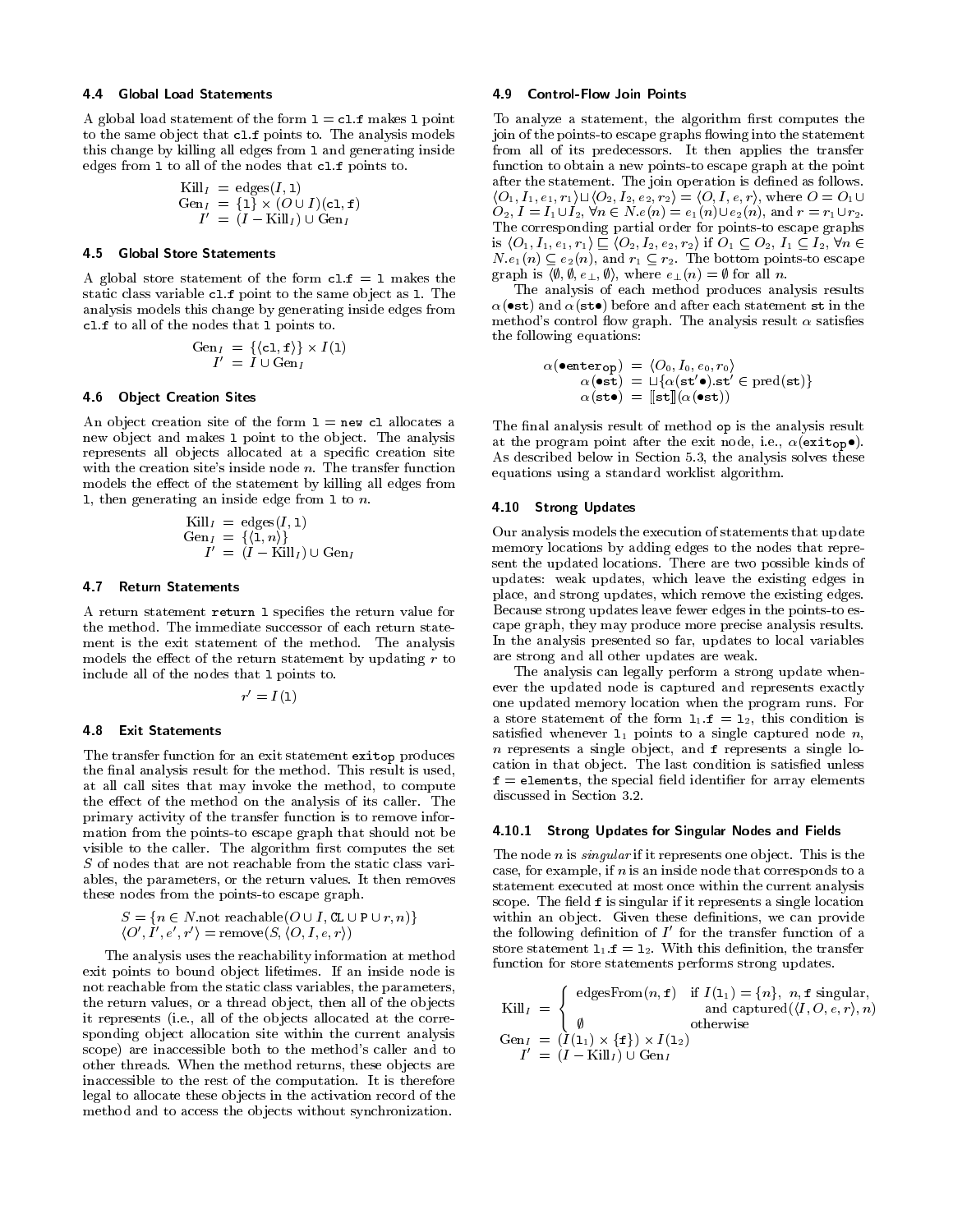### 4.10.2 Summary Nodes

It is possible to extend the ob ject representation so that each inside node would represent only the last ob ject allocated at the corresponding allocation site. All other nodes allocated at this site would be represented by a summary node. With this approach, the analysis would perform strong updates for all inside nodes, and weak updates only for summary nodes. Similar approaches have been proposed for intraprocedural shape analysis algorithms [24, 12].

### 4.11 An Optimization for Static Class Variables

In the absence of information about how parallel threads access static class variables, the extracted analysis information imposes no limit on the lifetimes or points-to relationships of ob jects reachable from these variables. The implemented compiler therefore adopts a more compact representation for the points-to relationships involving nodes that repre sent these objects. Instead of recording the specific set of static class variables that may point to a node, the analysis simply records that at least one does. This representation reduces the size of the points-to escape graph without re ducing the amount of useful information.

#### 5 Interprocedural Analysis 5

At each method invocation site, the analysis has the option of either skipping the site or analyzing the site. If it analyzes the site, it collects the final analysis results from all of the potentially invoked methods, maps each analysis result into the points-to escape graph from the program point before the method invocation site, then merges the mapped results to derive the points-to escape graph at the point after the method invocation site. If the analysis skips a method invo cation site, it marks all of the parameters as escaping down into the site.

#### 5.1 Skipped Method Invocation Sites

The transfer function for a skipped method invocation site is defined as follows. Given a skipped method invocation site m of the form  $1 = 1_0 \cdot op(1_1, \ldots, 1_k)$  with return node  $n_R$ and a current points-to escape graph  $\langle O, I, e, r \rangle$ , the pointsto escape graph  $\langle O, I', e, r' \rangle = \|m\| (\langle O, I, e, r \rangle)$  after the site<br>is defined as follows:<br> $I' = (I - \text{edges}(I,1)) \cup \{\langle 1, n_R \rangle\}$ 

$$
I' = (I - \text{edges}(I,1)) \cup \{(1, n_R)\}
$$
  

$$
e'(n) = \begin{cases} e(n) \cup \{m\} & \text{if } \exists 0 \le i \le k. n \in I(1_i) \\ e(n) & \text{otherwise} \end{cases}
$$

The return node  $n_R$  is an outside node used to represent the return value of the invoked method.

### 5.2 Analyzed Method Invocation Sites

Given an analyzed method invocation site <sup>m</sup> of the form  $1 = 1_0 \cdot op(1_1, \ldots, 1_k)$  and a current points-to escape graph  $\langle O, I, e, r \rangle$ , the new points-to escape graph  $\langle O', I', e', r' \rangle =$  $\llbracket m \rrbracket (\langle O, I, e, r \rangle)$  after the site is defined as follows:

$$
\langle O', I', e', r' \rangle = \sqcup \{ \operatorname{map}(m, \langle O, I, e, r \rangle, \operatorname{op}) \cdot \operatorname{op} \in \operatorname{calles}(m) \}
$$

We next present the mapping algorithm for method in vocation sites. We assume a method invocation site <sup>m</sup> of the form  $1 = 1_0 \cdot op(1_1, \ldots, 1_k)$  and an invoked method op with formal parameter in the  $\mathbf{r}$   $\mathbf{0}$  ; ; ; ;  $\mathbf{r}$   $\mathbf{k}$  and a construction static classes variables  $cl_1.f_1,\ldots, cl_j.f_j$ . There are three points-to escape graphs involved in the algorithm:

- $\bullet$  The *old graph* is the points-to escape graph  $(U, I, e, r)$ at the point before the method invocation site.
- $\bullet$  The  $\it{inconning}$  graph is the final analysis result  $\langle O_R, I_R, e_R, r_R \rangle = \alpha$  (exit<sub>op</sub>) for the invoked method.
- $\bullet$  The mapping algorithm produces the new graph  $\langle O_M, I_M, e_M, r_M \rangle = \text{map}(m, \langle O, I, e, r \rangle, \text{op}).$

# 5.2.1 Overview

 $\mu : N \rightarrow 2^N$  from the nodes of the incoming graph to the nodes of the old graph. For each outside node  $n$  in the incoming graph,  $\mu(n)$  is the set of nodes from the old graph that <sup>n</sup> represents during the analysis of the invoked method op. This initial value of  $\mu$  maps global nodes, parameter nodes, and load nodes to their corresponding nodes in the new graph. It builds the mapping for load nodes by tracing correlated paths in the old graph and the incoming graph. Each path in the old graph consists of a sequence of inside edges; the corresponding path in the incoming graph consists of the sequence of outside edges that represent the corresponding inside edges during the analysis of the method.

The algorithm then builds the new points-to escape graph  $\langle O_M, I_M, e_M, r_M \rangle = \text{map}(m, \langle O, I, e, r \rangle, \text{op}).$  The algorithm starts by initializing the new graph to the old graph  $\langle O, I, e, r \rangle$ . It then uses the mapping  $\mu$  to map nodes and edges from the incoming graph into the new graph. The mapped nodes rep resent objects allocated or accessed by the invoked method. The mapped edges represent references that the invoked method created or read. During the mapping process, edges are mapped from pairs of nodes in the incoming graph to corresponding pairs of nodes in the new graph. In this case we say that the nodes in the new graph *acquire* the edges from the nodes in the incoming graph.

As part of the mapping process, the algorithm extends  $\mu$  so that if the algorithm maps a node *n* from the incoming graph into the new graph,  $n \in \mu(n)$ . In this case we say that *n* is *present* in the new graph.

We next describe the roles that the different kinds of nodes in the incoming graph play in the analysis, and discuss how these roles affect each node's presence in the new graph, its effect on the mapping  $\mu$ , and the edges that are mapped into the new graph.

 $\bullet$   $n \in N_P$ : If  $n$  is a parameter node, it represents the nodes that the corresponding actual parameter points to. These nodes should acquire  $n$ 's edges, but n itself should not be present in the new graph.

 $\mu(n)$  is the set of nodes in the current graph that the corresponding actual parameter points to.

 $\bullet$   $n \in N_G$ : If n is a global node, it represents the objects that the corresponding static class variable points to. These nodes should acquire  $n$ 's edges, and n should be present in the new graph. Note that  $n$  is also escaped in the the new graph.

 $\mu(n)$  is the set of nodes in the current graph that the corresponding static class variable points to. Note that  $n \in \mu(n)$ .

 $\bullet$   $n \in N_L$ : If  $n$  is a load node, all of the nodes that it represents should acquire its edges. If n may represent an ob ject created outside the analysis scope of the caller or an ob ject accessed via a reference created outside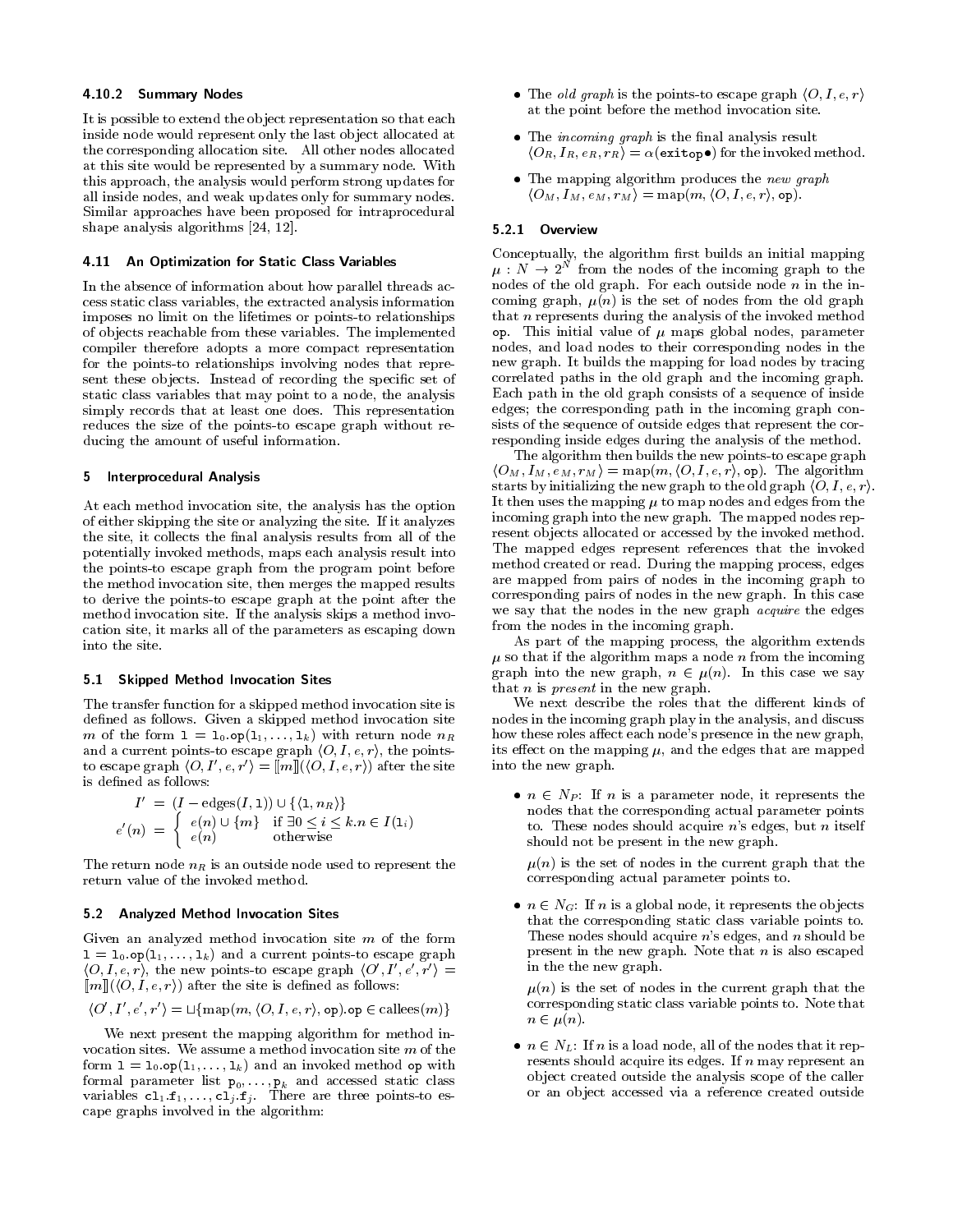that scope, it and its edges should also be mapped into the new graph.

The basic idea is that  $n$  should be present in the new graph only if an escaped node would point to it  $$ there should be no outside edges from captured nodes. The analysis determines if  $n$  should be present by examining all of the nodes in the incoming graph that point to n. There are two cases:

- $-$  If at least one of these nodes (say  $n'$ ) is present and escaped in the new graph, <sup>n</sup> should also be present, and there should be an outside edge in the new graph from  $n'$  to n.
- If at least one of these nodes is mapped to an escaped node (say  $n'$ ) from the old graph, n should be present, and there should be an outside edge in the new graph from  $n'$  to n.

In both cases, *n* is escaped in the new graph.  $\mu(n)$ includes the set of nodes in the old graph that  $n$  represented during the analysis of the method. And  $n \in$  $\mu(n)$  if n is present in the new graph.

- $\bullet$   $n \in N_I$ : If  $n$  is an inside node, it and its inside edges should be present in the new graph if the ob jects that it represents are reachable in the caller. The analysis determines if <sup>n</sup> should be present by examining all of the nodes in the incoming graph that point to it. As for load nodes, there are two cases:
	- ${\cal I}$  If at least one of these nodes (say n') is present in the new graph, <sup>n</sup> should also be present, and there should be an edge in the new graph from  $n'$ to  $n$ .
	- { If at least one of these nodes represents a node (say  $n'$ ) in the old graph, n should be present, and there should be an edge in the new graph from  $n'$  to  $n$ .

A primary difference between load nodes and inside nodes is that load nodes are present in the new graph only if they are escaped in that graph. Inside nodes are present if they are reachable, and can be either escaped or captured in the new graph.

If an inside node n is present in the new graph,  $\mu(n) =$  $\{n\}$ . Otherwise  $\mu(n) = \emptyset$ .

 $\bullet$   $n \in N_R$ : If  $n$  is a return node (these nodes represent return values from invoked but unanalyzed methods), the conditions are the same as for inside nodes.

#### 522 5.2.2 Constraints for the Mapping Algorithm

Figures 7 and 8 present a formal specication of the constraints that the mapping  $\mu$  and the new points-to escape graph  $\langle O_M, I_M, e_M, r_M \rangle$  must satisfy. The constraints are specified as a set of inference rules that the final mapping and points-to escape graph must satisfy.2

Conceptually, many of these inference rules start with an existing mapping and set of edges, then generate additional

$$
\frac{c_1,\ldots,c_k}{c'_1,\ldots,c'_j}
$$

mappings and edges. Figure 9 graphically presents the generated mappings and edges for some of the crucial rules. Each row in this figure contains four items: an inference rule, a graphical representation of existing edges and mappings, a graphical representation of the existing edges and mappings plus the new edges and mappings that the rule generates, and a set of side conditions. The nodes on the bottom row of each graphical representation are from the incoming graph, while the nodes on the top row are from the new graph. The interpretation of each row is that if the existing edges and mappings are present in the incoming graph and new graph, and the side conditions are true, then the inference rule generates the new edges and mappings.

$$
\frac{0 \le i \le k, n \in I(1_i)}{n \in \mu(n_{\mathbf{p}_i})}
$$
(1)

$$
\frac{1 \le i \le j}{\text{cl}_i \in \mu(\text{cl}_i)}
$$
\n
$$
\langle \langle n_1, \mathbf{f} \rangle, n_2 \rangle \in O_R, \langle \langle n_3, \mathbf{f} \rangle, n_4 \rangle \in I,
$$
\n
$$
(2)
$$

$$
\frac{\langle \langle n_1, \mathbf{f} \rangle, n_2 \rangle \in O_R, \langle \langle n_3, \mathbf{f} \rangle, n_4 \rangle \in I,}{n_3 \in \mu(n_1), n_1 \notin N_I}
$$
\n
$$
(3)
$$
\n
$$
n_4 \in \mu(n_2)
$$

### Figure 7: Initial Rules for  $\mu$

$$
O \subseteq O_M \qquad I - \text{edges}(1) \subseteq I_M
$$
  
\n
$$
e(n) \subseteq e_M(n) \qquad r \subseteq r_M
$$
  
\n
$$
\langle \langle n_1, f \rangle, n_2 \rangle \in I_R
$$
  
\n
$$
\langle \langle n_2, f \rangle, n_3 \rangle \in I_R
$$

$$
\langle n_1, \mathbf{f} \rangle, n_2 \rangle \in I_R
$$
  
\n
$$
\langle \mu(n_1) \times \{\mathbf{f}\} \rangle \times \mu(n_2) \subseteq I_M
$$
  
\n
$$
\langle n_1, \mathbf{f} \rangle, n_2 \rangle \in I_R, n \in \mu(n_1), n_2 \in N_I \cup N_R
$$

$$
\frac{\langle \langle n_1, \mathbf{f} \rangle, n_2 \rangle \in I_R, n \in \mu(n_1), n_2 \in N_I \cup N_R}{n_2 \in \mu(n_2)} \qquad (6)
$$

$$
\langle \langle n_1, \mathbf{f} \rangle, n_2 \rangle \in O_R, n \in \mu(n_1),
$$

$$
\langle \langle n_1, \mathbf{f} \rangle, n_2 \rangle \in O_R, n \in \mu(n_1),
$$
  
escaped( $(O_M, I_M, e_M, r_M), n$ )  
 $\langle \langle n, \mathbf{f} \rangle, n_2 \rangle \in O_M, n_2 \in \mu(n_2)$  (7)

$$
\frac{n \in r_R \cap (N_I \cup N_R)}{n \in \mu(n)} \tag{8}
$$

$$
\frac{e_R(n) \neq \emptyset, n' \in \mu(n)}{m \in e_M(n')}
$$
\n
$$
\bigcup \{\mu(n), n \in r_R\} \subset I_M(1)
$$
\n(10)

$$
\bigcup \{\mu(n), n \in r_R\} \subseteq I_M(1) \tag{10}
$$

Figure 8: Rules for  $\mu$  and  $\langle O_M, I_M, e_M, r_M \rangle$ 

#### 5.2.3 Initial Rules

The initial set of contraints, Rules 1 through 3, set up the initial mapping  $\mu$  so that all outside nodes in the incoming graph are mapped to the nodes in the old graph that they represent during the analysis of the invoked method op.

- $\bullet$  Kule 1 maps each parameter node  $n_{\text{P}_i}$  to the nodes  $I(1<sub>i</sub>)$  in the old graph that it represents during the analysis of the method.<sup>3</sup>
- $\bullet$  Kule 2, along with Kule 3, ensures that each accessed  $\bullet$ global node is mapped to the nodes in the old graph

 $^2\rm{Each}\,\, inference\,\, rule\,\, is\,\, written\,\, in\,\, the\,\, standard\,\, form$ 

which imposes the constraint that if all of  $c_1,\ldots,c_k$  are true, then all of  $c_{\,1},\,\ldots,c_{\,i}\,$  must be true.

<sup>3</sup>Recall that the method invocation site has actual parameters l0;:::; lk, the method has formal parameters <sup>p</sup> 0;:::; <sup>p</sup> k, and np is the parameter node for <sup>p</sup> .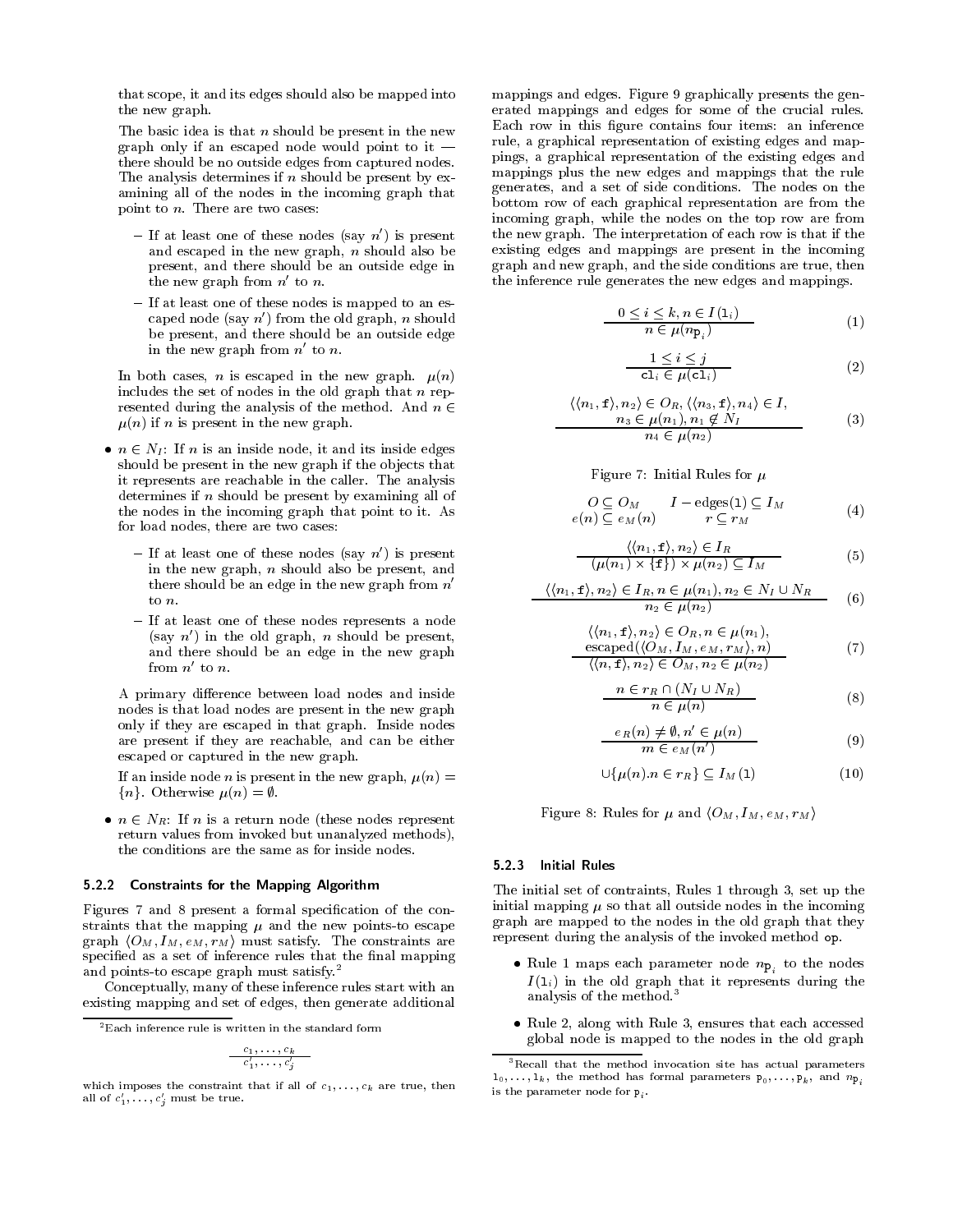

Figure 9: Generated Edges and Mappings for Inference Rules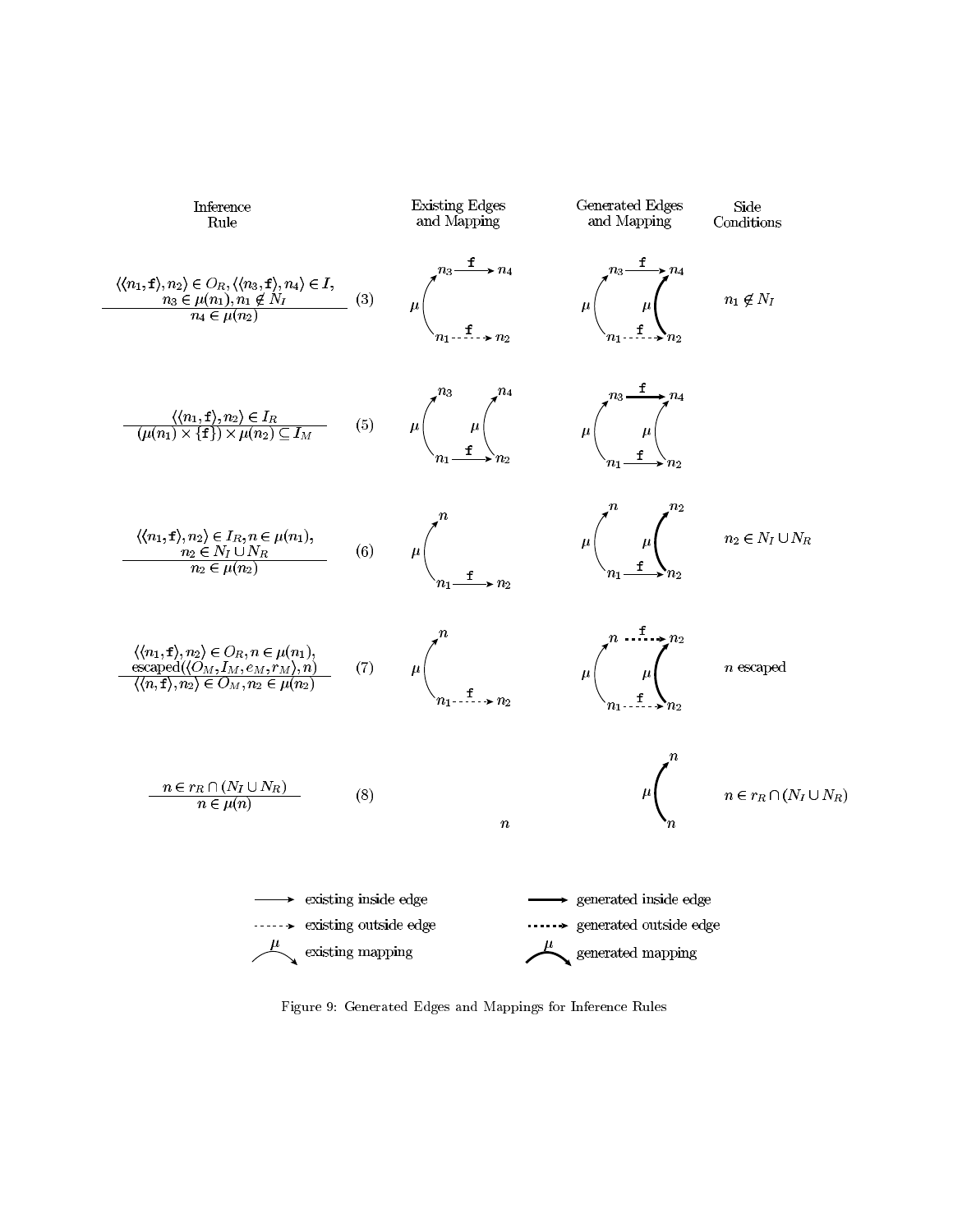that it represents during the analysis of the method.<sup>4</sup>

 $\bullet\,$  Kule 3 maps outside nodes to the nodes that they rep-  $\,$ resent during the analysis of the method, matching outside edges in the incoming graph with corresponding inside edges in the old graph. The constraint starts with a node  $n_1$  from the incoming graph that already maps to a node  $n_3$  in the old graph. It then matches edges from these two nodes to find a load node  $n_2$  from the incoming graph that represents a node  $n_4$  in the new graph during the analysis of the method. The constraint maps  $n_2$  to  $n_4$ .<br>Rules 1 through 3 map outside nodes only. Rule 6, how-

ever, may map an inside node into the new graph.It is important that Rule 3 does not match outside edges from these inside nodes against inside edges in the old graph. The reason for this restriction is that inside nodes represent objects that were allocated inside the current analysis scope. These ob jects did not exist when the analyzed method was invoked. Any outside edges from inside nodes therefore rep resent references created either by threads running in parallel with the current analysis scope, or by unanalyzed methods invoked by the current analysis scope. In either case the reference did not exist when the method was invoked. Because all inside edges in the old graph existed when the analyzed method was invoked, the outside edge in the incoming graph did not represent these edges.

# 5.2.4 Remaining Rules

Rule 4 initializes the new graph to include the old graph. Rule 5 maps inside edges from the incoming graph into the new graph. There is an inside edge between two nodes in the new graph if there is an inside edge between their two corresponding nodes in the incoming graph.

Rules 6 through 8 map nodes from the incoming graph into the new graph. Rule 6 maps an inside or return node into the new graph if it is reachable from a node that is already mapped into the new graph. Rule 7 maps a load node into the new graph if it is reachable from an escaped node that is already mapped into the new graph. Finally, Rule 8 maps an inside or return node into the new graph if it is returned by the method.

Rule 9 ensures that all nodes passed into unanalyzed methods are marked appropriately in the escape function. Rule 10 makes l (the local variable that is assigned to the value that the method returns) point to the nodes that rep resent the return value of the method.

# 5.2.5 Constraint Solution Algorithm

Figures 10 and 11 present an algorithm for solving the constraint system in Figures 7 and 8. The algorithm directly reflects the structure of the inference rules. At each step it takes action to ensure that the consequent is also true.

The mapNode $(n_1, n)$  procedure is invoked whenever the algorithm maps a node  $n_1$  from the incoming graph to a node  $n$  in the new graph. It first updates the escape function  $e_M(n)$  to reflect any new escape information. It then maps new inside edges both to and from  $n$  to reflect the corresponding inside edges from the incoming graph. Rule 5 is the only constraint that maps inside edges from the incoming graph into the new graph. Because all insertions of inside edges into the new graph take place inside mapNode, it is responsible for ensuring that the new graph contains the right inside edges.

The control structure of the algorithm is based on three worklists. Each worklist corresponds to one of the rules that map nodes from the incoming graph to the new graph. Each worklist entry contains a node n from the new graph and an edge  $\langle\langle n_1, \mathbf{f}\rangle, n_2\rangle$  from the incoming graph. All worklist entries have the property that  $n \in \mu(n_1)$ .

When the algorithm processes the worklist entry, it checks to see if it should update the mapping for  $n_2$ . The details of the check depend on the specic worklist.

- $\bullet$  -fine worklist  $W_E$  corresponds to rule 3, which matches outside edges from the incoming graph against inside edges in the old graph. All edges in this worklist are outside edges. To process an entry from this worklist, the algorithm matches the edge  $\langle\langle n_1, \mathbf{f}\rangle, n_2\rangle$  from the worklist against all corresponding inside edges  $\langle\langle n, \mathbf{f}\rangle, n_4\rangle$  in the old graph. For each corresponding
- The worklist  $W_I$  corresponds to Rule 6, which maps inside nodes into the new graph.All edges in this worklist are inside edges. To process an entry from this worklist, the algorithm extracts the node  $n_2$  that the worklist edge points to, and maps  $n_2$  into the new graph.
- $\bullet$  The worklist  $W_O$  corresponds to function maps outside nodes into the new graph.All edges in this worklist are outside edges. To process an entry from this worklist, the algorithm inserts a corresponding outside edge  $\langle \langle n, \mathbf{f} \rangle, n_2 \rangle$  into the new graph and maps  $n_2$  into the new graph.

There is a slight complication in the algorithm. As the algorithm executes, it periodically maps inside edges from the incoming graph into the new graph. Whenever a node  $n_1$  is mapped to n, the algorithm maps each inside edge  $\langle \langle n_1, \mathbf{f} \rangle, n_2 \rangle$  from the incoming graph into the new graph. This mapping process inserts a corresponding inside edge from *n* to each node that  $n_2$  maps to; i.e., to each node in  $\mu(n_2)$ . The algorithm must ensure that when it completes, there is one such edge for each node in the final set of nodes  $\mu(n_2)$ . But when the algorithm first maps  $\langle\langle n_1, \mathbf{f}\rangle, n_2\rangle$  into the new graph,  $\mu(n_2)$  may not be complete. In this case, the algorithm will eventually map  $n_2$  to more nodes, increasing the set of nodes in  $\mu(n_2)$ . There should be edges from *n* to all of the nodes in the final  $\mu(n_2)$ , not just to those node that were present in  $\mu(n_2)$  when the algorithm mapped  $\langle \langle n_1, \mathbf{f} \rangle, n_2 \rangle$  into the new graph.

detects an inference rule antecedent that becomes true, then  $a$  net in that node. Whenever the node  $n_2$  is mapped to a<br>takes action to ensure that the consequent is also true. The algorithm ensures that all of these edges are present in the final graph by building a set  $\delta(n_2)$  of delayed actions. Each delayed action consists of a node in the new graph and a field in that node. Whenever the node  $n_2$  is mapped to a Each delayed action consists of a node in the new graph and<br>a field in that node. Whenever the node  $n_2$  is mapped to a<br>new node n' (i.e., the algorithm sets  $\mu(n_2) = \mu(n_2) \cup \{n'\}$ ), the algorithm establishes a new inside edge for each delayed action. The new edge goes from the node in the action to the newly mapped node  $n'$ . These edges ensure that the final set of inside edges satisfies the constraints.

#### 5.3 Global Fixed-Point Analysis Algorithm

Figure 12 presents the global fixed-point algorithm that the compiler uses to solve the combined intraprocedural and interprocedural dataflow equations. It maintains a worklist of pending statements. At each step, it removes a statement

<sup>4</sup>Recall that the method accesses static class variables close  $f$  , and the global node  $\mathbf{c}_1$  ,  $\mathbf{c}_2$  ,  $\mathbf{c}_3$  is the global node for clients  $\mathbf{c}_1$  .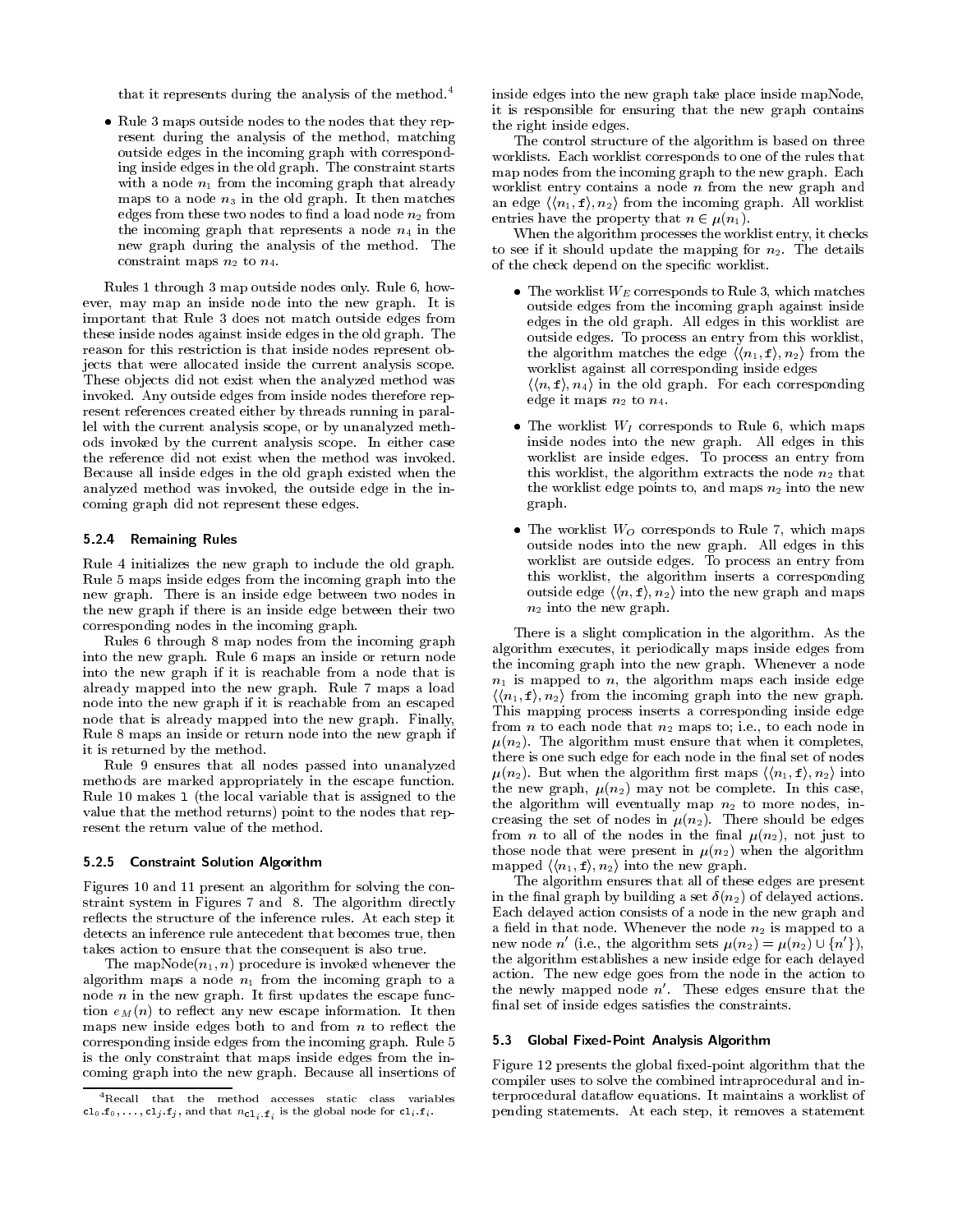```
mapNode(n_1, n)if \langle n_1, n \rangle \notin D then
                           \begin{array}{l} \displaystyle \operatorname{de}(n_1,\,n)\ \displaystyle \mu_1,\,n) \not\in D \end{array} \text{then} \ \displaystyle \mu(n_1) = \mu(n_1) \cup \{n\}.\begin{array}{l} \left( \mu_1 , n \right) \not \in D \text{ then } \ \mu(n_1) = \mu(n_1) \cup \{ n \} \ D = D \cup \{ (n_1 , n) \} \end{array}Update e_M(n) to satisfy Rule 9
                           \begin{array}{l} \hat{D} = D \cup \{ (n_1,n) \} \ Update \ e_M(n) \ to \ satisfy \ Rule \ 9 \ \ \text{if} \ (e_R(n_1) \neq \emptyset) \ \text{then} \ e_M(n) = e_M(n) \cup \{ m \} \end{array}Up at the IM to satisfy reserve the contract of the same \mathcal{L}_1I_M = I_M \cup (\delta(n_1) \times \{n\})\begin{array}{l} e_M(n) = e_M(n) \ Rule \ 5 \ \{n\} \end{array}\begin{array}{l} Update\ \ \bar{I_M}\ \ \pmb{to}\ satisfy\ \ \pmb{Rule}\ \ \pmb{5}\ Im\ \ \pmb{I_M}=\overline{I_M}\cup(\delta(n_1)\times\{n\})\ \ \text{for all}\ \langle\langle n_1,\texttt{f}\rangle,n_2\rangle\in\overline{I_R}\ \ \text{do} \end{array}= I_M \cup (\delta(n_1) \times \{n\})<br>all \langle \langle n_1, \mathbf{f} \rangle, n_2 \rangle \in I_R do<br>I_M = I_M \cup \{ \langle n, \mathbf{f} \rangle \} \times \mu(n_2)all \langle \langle n_1, \hat{\mathbf{f}} \rangle, n_2 \rangle \in I_R do<br>
I_M = I_M \cup \{ \langle n, \mathbf{f} \rangle \} \times \mu(n_2)<br>
\delta(n_2) = \delta(n_2) \cup \{ \langle n, \mathbf{f} \rangle \}Update worklists for Rules 3,6 and 7
                           \begin{array}{c} \delta(n_2) = \delta(n_2) \cup \{ (n, \mathbf{f}) \} \\ Up\text{date worklists for Rules 3, 6} \\ W_E = W_E \cup \{ \{ n \} \times \text{edgesFrom}(C) \end{array}\frac{1}{2} contromately \frac{1}{2} is the set of \frac{1}{2}if (n_1 = n) then
                                        W_{N-1} = W_E \cup (\{n\}^\circ \times \text{edgesFrom}(O_R,\ N_1 = n) \text{ then} \ W_I = W_I \cup (\{n\} \times \text{edgesFrom}(I_R, \gamma))\frac{1}{2}W_I = n) then<br>
W_I = W_I \cup (\{n\} \times \text{edgesFrom}(I_R))<br>
W_O = W_O \cup (\{n\} \times \text{edgesFrom}(I_R))W_O = W_O \cup (\{n\} \times \text{edgesFrom}(O_R, n_1))
```
Figure 10: Procedure for Mapping One Node to Another

Initialize worklists  $W_E = W_I = W_O = \emptyset$ Initialize new graph to satisfy Rule 4  $\langle O_M, I_M, e_M, r_M \rangle = \langle O, I - \text{edges}(1), e, r \rangle$ Map parameter nodes to satisfy Rule 1 for  $0 \leq i \leq k$  do for all  $n \in I(\mathsf{L}_i)$  do map Node( $n_\mathsf{D}$ ,  $n$ ) in the contract of the contract of Map classes to satisfy Rule 2 for  $1 \leq i \leq j$  do mapNode(cl<sub>i</sub>, cl<sub>i</sub>) Map return values to satisfy Rule 8 for all  $n \in r_R \cap (N_I \cup N_R)$  do mapNode $(n, n)$ while not done do  $done = true$ if enot done do<br>done = true<br>if choose  $\langle n_3, \langle \langle n_1, \mathbf{f} \rangle, n_2 \rangle \rangle \in W_E$  such that  $n_1 \notin N_I$  then noose  $\langle n_3, \langle (n_1, \mathbf{f}), n_2 \rangle \rangle \in W_E$  such that<br>  $n_1 \notin N_I$  then<br>  $W_E = W_E - \{ (n_3, \langle (n_1, \mathbf{f}), n_2 \rangle) \}$ Map nodes to satisfy Rule 3  $W_E = W_E - \{\langle n_3, \langle \langle n_1, \mathbf{f} \rangle, n_2 \rangle \}$ <br>Map nodes to satisfy Rule 3<br>for all  $\langle \langle n_3, \mathbf{f} \rangle, n_4 \rangle \in I$  do mapNode $(n_2, n_4)$ for all  $\langle (n_3, f), n_4 \rangle \in I$  do mapNode $(n_2, n_4)$ <br>done = false<br>else if choose  $\langle n, \langle (n_1, f), n_2 \rangle \rangle \in W_I$  such that  $n_2 \in N_I \cup N_R$  then if choose  $\langle n, \langle (n_1, \mathbf{f}), n_2 \rangle \rangle \in W_I$  such t<br>  $n_2 \in N_I \cup N_R$  then<br>  $W_I = W_I - \{ \langle n, \langle (n_1, \mathbf{f}), n_2 \rangle \} \}$ Map inside node to satisfy Rule 6  $mapNode(n_2, n_2)$ done = false mapNode( $n_2, n_2$ )<br>done = false<br>else if choose  $\langle n, \langle (n_1, f), n_2 \rangle \rangle \in W_0$  such that escaped( $\langle O_M, I_M, e_M, r_M \rangle$ , n) then if choose  $\langle n, \langle \langle n_1, \mathbf{f} \rangle, n_2 \rangle \rangle \in W_0$  such the scaped  $(\langle O_M, I_M, e_M, r_M \rangle, n)$  then  $W_O = W_O - \{ \langle n, \langle \langle n_1, \mathbf{f} \rangle, n_2 \rangle \} \}$ Map outside edge and outside node to satisfy Rule 7 Map outside edge and outside node<br>to satisfy Rule 7<br> $O_M = O_M \cup \{ \langle n, f \rangle, n_2 \}$  $mapNode(n_2, n_2)$  $done = false$ Update  $I_M(1)$  to satisfy Rule 10  $I_M(1) = \bigcup \{\mu(n): n \in r_R\}$ 

Figure 11: Constraint Solution Algorithm for  $\mu$  and  $\langle O_M, I_M, e_M, r_M \rangle$ 

Initialize analysis results for all  $\texttt{st} \in \texttt{ST}$  do  $\alpha(\bullet \texttt{st}) = \alpha(\texttt{st} \bullet) = \langle \emptyset, \emptyset, e_\perp, \emptyset \rangle$ for all  $op \in OP$  do  $\alpha(\bullet$ enter<sub>op</sub> $) = \langle O_0, I_0, e_0, r_0 \rangle$ Initialize the worklist  $W = \{$ enter<sub>op.</sub>op  $\in$  OP $\}$ while  $(W \neq \emptyset)$  do Remove a statement from worklist  $\begin{array}{l} \mathbf{Re}\ (W \neq \emptyset) \ \mathbf{Com} \ \mathbf{Remove} \ \ a \ statement \ from \ W = W - \{\mathbf{st}\} \end{array}$ Process the statement  $\alpha(\bullet\texttt{st}) = \sqcup\{\alpha(\texttt{st}'\bullet).\texttt{st}'\in \texttt{pred}(\texttt{st})\}$  $\alpha(\texttt{st}) = [\texttt{st}] (\alpha(\texttt{est}))$ if  $\alpha(\texttt{st})$  changed then Put potentially affected statements onto worklist  $W = W \cup \text{succ}(\texttt{st})$ if  $st \equiv e$ xitop then  $W = W \cup \text{callers}(\text{op})$ 



and updates the analysis results before and after the state ment. If the analysis result after the statement changed, it inserts all of its successors (or for exit nodes, all of the callers of its method) into the worklist.

The order in which the algorithm analyzes methods can have a significant impact on the analysis. For non-recursive methods, a bottom-up analysis of the program yields the full result with one analysis per method. For recursive methods, the analysis results must be iteratively recomputed within each strongly connected component of the call graph using the current best result until the analysis reaches a fixed point.

It is possible to extend the algorithm so that it initially skips the analysis of method invocation sites. If the analysis result is not precise enough, it can incrementally increase the precision by analyzing method invocation sites that it originally skipped. The algorithm will then propagate the new, more precise result to update the analysis results at affected program points.

#### 6 Abstraction Relation 6

In this section, we characterize the correspondence between points-to escape graphs and the ob jects and references created during the execution of the program. A key property of this correspondence is that a single concrete ob ject in the execution of the program may be represented by multiple nodes in the points-to escape graph. We therefore state the properties that characterize the correspondence using an abstraction relation, which relates each object to all of the nodes that represent it.

As the program executes, it creates a set of concrete objects  $o \in C$  and a set of references  $r \in R \subseteq (V \times C)$  $((U_X, F) \times U) \cup ((U_X, F) \times U)$  between objects. At each point in the execution of the program, it is possible to define the following sets of references and objects:

 $\bullet$   $R_C$  is the set of references created by the current execution of the current method and all of the analyzed methods that it invokes.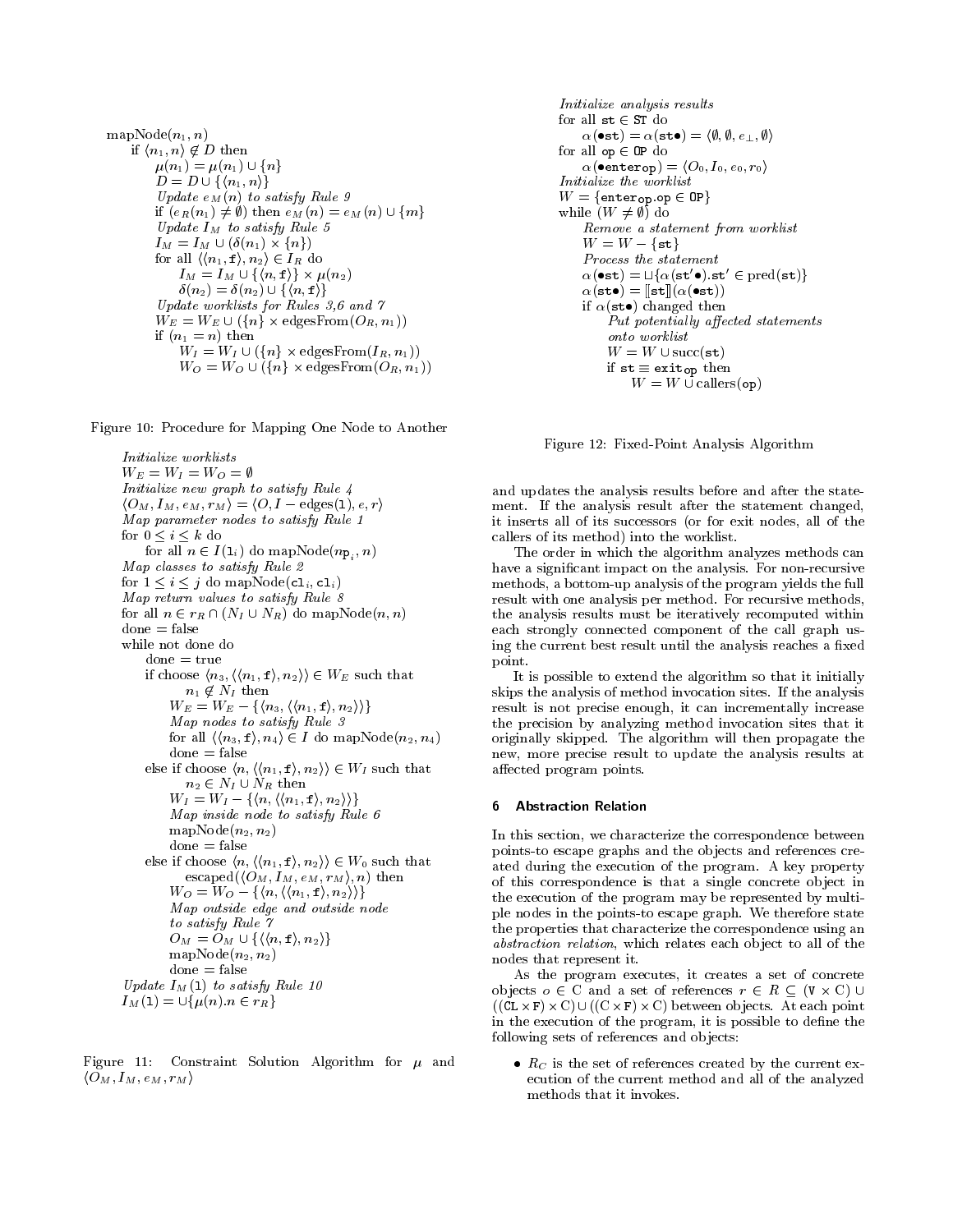- $\bullet$   $\kappa_R$  is the set of references read by the current execution of the current method and all of the analyzed methods that it invokes.
- $\bullet$   $\cup$   $_R$  is the set of objects reachable from the local variables, static class variables, and parameters by following references in  $R_C \cup R_R$ .
- $K_I = K_C \sqcup (\cup_R \times I \times \cup_R)$  is the set of inside references. These are the references represented by the set of inside edges in the analysis.
- $K_O = (R_R \cup (C_R \times F \times C_R)) K_I$  is the set of outside references. These are the references represented by the set of outside edges in the analysis.

It is always possible to construct an abstraction relation  $\rho \subset C \times I$  between the objects and the nodes in the pointsto escape graph  $\langle O, I, e, r \rangle$  at the current program point. This relation relates each ob ject to all of the nodes in the points-to escape graph that represent the ob ject during the analysis of the method. The abstraction relation has all of the properties described below.

- $\bullet$  reachable objects are represented by their allocation sites. If <sup>o</sup> was created at an ob ject creation site within the current execution of the current method or analyzed methods that it invokes, and <sup>o</sup> is reachable (i.e.  $o \in C_R$ ,  $n \in \rho(o)$ , where *n* is the object creation site's inside node.
- Each ob ject is represented by at most one inside node:

$$
- n_1, n_2 \in \rho(o) \text{ and } n_1, n_2 \in N_I \text{ implies } n_1 = n_2
$$

 All outside references have a corresponding outside edge in the points-to escape graph: fraction of the points-to escape graph:<br>  $- \langle v, o \rangle \in R_O$  implies  $O(v) \cap \rho(o) \neq \emptyset$ 

$$
- \langle \mathbf{v}, o \rangle \in R_O \text{ implies } O(\mathbf{v}) \cap \rho(o) \neq \emptyset
$$

$$
-\langle \mathbf{v}, o \rangle \in R_O \text{ implies } O(\mathbf{v}) \cap \rho(o) \neq \emptyset
$$
  
 
$$
-\langle \langle c1, \mathbf{f} \rangle, o \rangle \in R_O \text{ implies } O(c1, \mathbf{f}) \cap \rho(o) \neq \emptyset
$$
  
 
$$
-\langle \langle o_1, \mathbf{f} \rangle, o_2 \rangle \in R_O \text{ implies}
$$

- $\langle A_1, f \rangle, o \rangle \in R_O \text{ implies } O(\text{cl}, f) \cap \rho(o) \neq \emptyset, \ \langle b_1, f \rangle, o_2 \rangle \in R_O \text{ implies} \ (\rho(o_1) \times \{f\}) \times \rho(o_2) \cap O \neq \emptyset.$
- All inside references have a corresponding inside edge in the points-to escape graph:
	- $\langle \mathbf{v}, o \rangle \in R_I$  implies  $I(\mathbf{v}) \cap \rho(o) \neq \emptyset$
	- ${ \sigma \choose (\mathbf{v}, o) \in R_I \text{ implies } I(\mathbf{v}) \cap \rho(o) \neq \emptyset } \nonumber \{- \langle \langle \mathtt{cl}, \mathtt{f} \rangle, o \rangle \in R_I \text{ implies } I(\mathtt{cl}, \mathtt{f}) \cap \rho(o) \neq \emptyset }$  $\langle \langle \mathbf{c1}, \mathbf{f} \rangle, o \rangle \in R_I$  implies  $I(\mathbf{c1}, \mathbf{f})$ <br>  $-\langle \langle o_1, \mathbf{f} \rangle, o_2 \rangle \in R_I$  implies
	- $\langle \langle o_1, \mathbf{f} \rangle, o_2 \rangle \in R_I$  implies
		- $(p(0_1) \times 11) \times p(0_2)$  ii  $I \neq \emptyset$
- $\bullet$  II an object is represented by a captured node, it is  $\qquad \Box$ represented by only that node:
	- $n \in \rho(o)$  and captured $(\langle O, I, e, r \rangle, n)$  implies  $\rho(o) = \{n\}$

Given this property, we define that an object is captured if it is represented by a captured node. All references to captured objects are either from local variables or from other captured ob jects:

- $\{ n \in \rho(o), \text{ captured}(\langle O, I, e, r \rangle, n), \text{ and } \langle v, o \rangle \in R$ implies  $v \in L$
- ${n_2 \in \rho(o_2), \text{ captured}(\langle O, I, e, r \rangle, n_2), \text{ and}}$  $\langle \langle o_1, \mathbf{f} \rangle, o_2 \rangle \in R$  implies  $\exists n_1 \in N . \rho(o_1) = \{n_1\}$ and captured $((O, I, e, r), n_1)$

These properties ensure that captured ob jects are reachable only via paths that start with the local variables. If an ob ject is captured at a method exit point, it will therefore become inaccessible as soon asthe method returns.

- $\bullet$  -fine points-to information in the points-to escape graph completely characterizes the references between objects represented by captured nodes:
	- $=$  captured((O, I, e, r),  $n_1$ ), captured((O, I, e, r),  $n_2$ ),  $\begin{array}{l} \mathbf{1}_{\mathcal{D}} \mathbf{1}_{\mathcal{D}} \mathbf{1}_{\mathcal{D}} \mathbf{1}_{\mathcal{D}} \mathbf{1}_{\mathcal{D}} \mathbf{1}_{\mathcal{D}} \mathbf{1}_{\mathcal{D}} \mathbf{1}_{\mathcal{D}} \mathbf{1}_{\mathcal{D}} \mathbf{1}_{\mathcal{D}} \mathbf{1}_{\mathcal{D}} \mathbf{1}_{\mathcal{D}} \mathbf{1}_{\mathcal{D}} \mathbf{1}_{\mathcal{D}} \mathbf{1}_{\mathcal{D}} \mathbf{1}_{\mathcal{D}} \mathbf{1}_{\mathcal{D}} \mathbf{1}_{\mathcal$  $n_1 \in \rho(o_1), n_2 \in \rho(o_2)$  and  $\langle \langle n_1, \mathbf{f} \rangle, n_2 \rangle \notin I$  implies  $\langle \langle o_1, \mathbf{f} \rangle, o_2 \rangle \notin R$

#### **Optimizations**  $\overline{7}$

For optimization purposes, the two most important properties are that the absence of edges between captured nodes guarantees the absence of references between the represented ob jects, and that captured ob jects are inaccessible when the method returns. In this section we discuss two transformations, stack allocation of ob jects and synchronization elimination, that the escape information enables.

#### 7.1 Synchronization Elimination

If an ob ject does not escape a thread, it is legal to remove the lock acquire and release operations from synchronized methods that execute on that object. The benefit of this transformation is the elimination of synchronization over head <sup>5</sup>

To apply the transformation, the compiler generates a specialized, synchronization-free version of each synchronized method that may execute on a captured ob ject. At each call site that invokes the method only on captured objects, the compiler generates code that invokes the synchronization-

An issue that the compiler must deal with is the distance in the call graph between the method that captures the ob ject and the synchronized method. In addition to removing synchronization operations from the synchronized method, the compiler must also generate specialized ver sions of all methods in the call chain from the capturing method to the method containing the call site that invokes the synchronization-free version. Our specialization policy imposes no limit on the number of specialized methods  $$ it applies the transformation whenever possible.

A final problem is finding the paths in the call graph that go from captured ob jects to synchronized methods. The compiler solves this problem by augmenting the analysis to record, for each node in the points-to escape graph, paths in the call graph that lead to synchronized operations on the ob jects represented by that node. For captured ob jects, the compiler can use this information to trace a path from the captured ob ject down to the call sites that invoke synchronized methods on that ob ject.

# 7.2 Stack Allocation of Objects

If an ob ject does not escape a method, it can be allocated on the stack instead of in the heap. One benet of this transformation is the elimination of garbage collection over head. Instead of being processed by the collector, the ob ject

<sup>5</sup>To preserve the semantics of the Java memory model on machines that implement weak memory consistency models, the compiler may need to insert memory barriers at the original lock acquire and release sites when it removes the acquire and release constructs.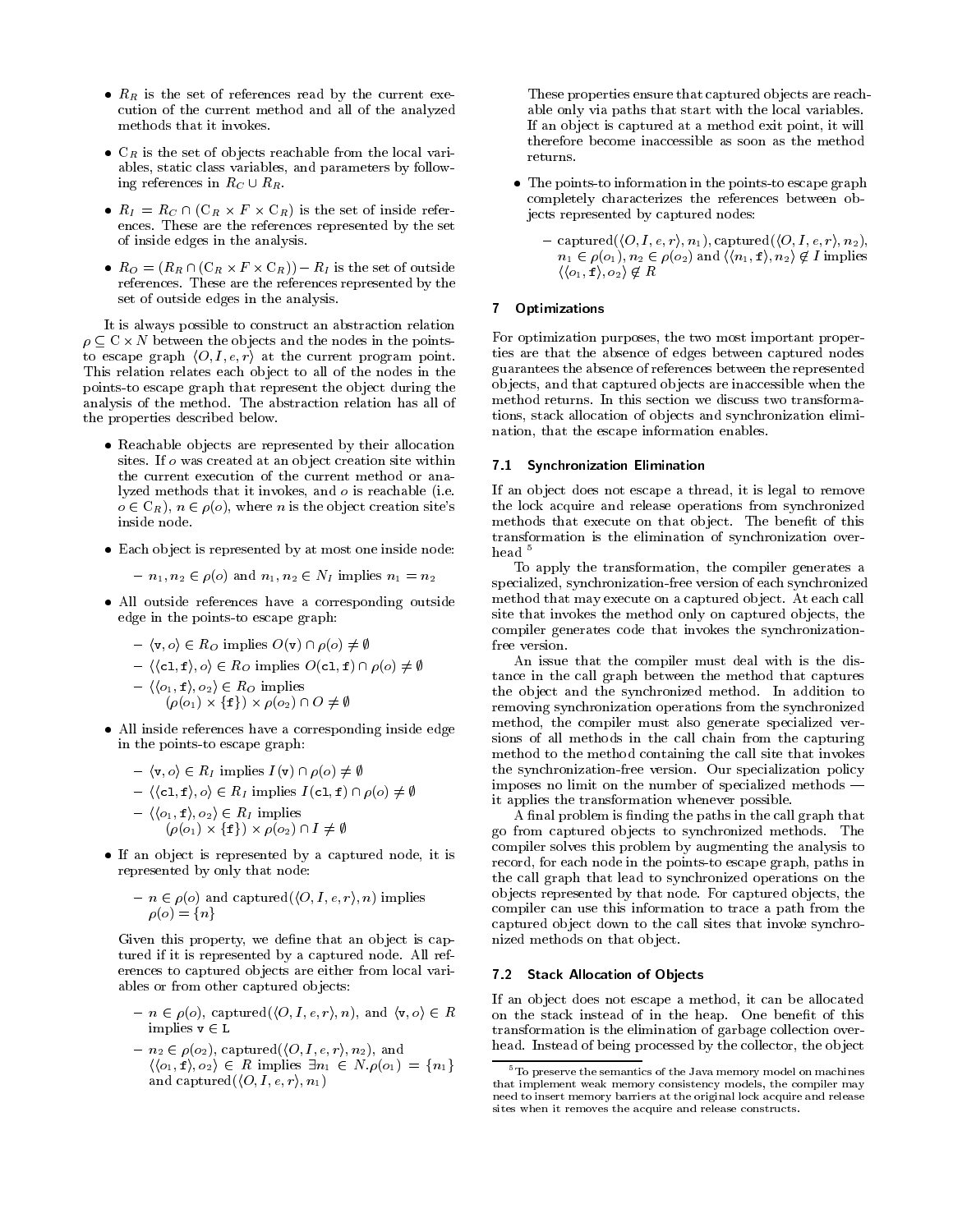will be implicitly collected when the method returns and the stack rolls back. Another benefit is better memory locality because the stack frame will tend to be resident in the cache. Finally, if the compiler can precisely compute the location of the ob ject on the stack, it can generate code that accesses the object fields directly in the stack frame.

The largest potential drawback of stack allocation is that it may increase memory consumption by extending the lifetime of ob jects allocated on the stack. Because this problem may be especially acute for allocation sites that create a statically unbounded number of ob jects on the stack, our implementation allocates ob jects on the stack only if the allocation site will be executed at most once per invocation of the *allocating method*, or the method that contains the ob ject allocation site.

In the simplest case, a captured ob ject does not escape its allocating method. In this case, the compiler can simply replace the normal ob ject allocation instruction with a special instruction that allocates the object on the heap.

If an ob ject escapes its allocating method, but is recaptured within a caller (direct or indirect), it may be possible to allocate the object on the stack of the method that captures the ob ject. In addition to requiring that stackallocated ob jects come from allocation sites that are exe cuted at most once per invocation of the allocating method, the compiler also requires that the allocating method be in voked at most once for each call site in the captured method that leads to the allocating method.

If the allocation site satisfies this restriction, the compiler generates a specialized version of the allocating method. Instead of allocating the ob ject itself, the specialized version takes, as a parameter, a pointer to preallocated space in the capturing method's activation record. The allocation site is transformed to initialize the ob ject at the given location, rather than to allocate it in the heap. As for the synchronization elimination transformation described above, the comnization elimination transformation described above, the compiler must generate specialized versions of all methods on the call chain from the capturing method to the allocating

For this transformation to interoperate correctly with the rest of the system, the garbage collector must recognize stack-allocated ob jects. The recognition mechanism is  $simple$  — it examines the address of the object to determine if it is allocated on a stack or in the heap. During a collection, the collector still scans stack-allocated ob jects normally. But it does not attempt to move or collect stackallocated ob jects.

### 8 Experimental Results

We have implemented a combined pointer and escape analysis based on the algorithm described in Sections 4 and 5. We implemented the analysis in the compiler for the Jalapeño JVM [8], a Java virtual machine written in Java with a few unsafe extensions for performing low-level system operations such as explicit memory management and pointer manipulation.

#### 8.1 Compiler Structure

The analysis is implemented as a separate phase of the Jalapeño dynamic compiler, which operates on the Jalapeño intermediate representation. To analyze a class, the algorithm loads the class, converts its methods into the intermediate representation, then analyzes the methods. The final analysis results for the methods are written out to a file. This approach provides excellent support for dynamically loaded programs. It allows the compiler to analyze a large, commonly used package such as the Java Class Libraries once, then reuse the analyze results every time a program is loaded that uses the package. It also supports the delivery of preanalyzed packages. Instead of requiring the analysis to be performed when the package is first loaded into a customer's virtual machine, a vendor could perform the analysis as part of the release process, then ship the analysis results along with the code.

When the Jalapeño compiler generates code for a dynamically loaded class, it uses the information in the analysis file to apply the stack allocation and synchronization elimination optimizations described above.<sup>6</sup> One unusual feature of the system is that the analysis is applied to the compiler and virtual machine during the bootstrap process. The entire system, including the dynamic compiler and the virtual machine as well as the applications, therefore executes with the optimizations applied.

# 8.2 Benchmark Set

Our benchmark set includes four programs. Javac is the standard Java compiler. Javacup is a yacc-like parser generator for Java. Javalex is a lexical analyzer generator for Java. Pbob is a transaction-processing benchmark designed to quantify the performance of simple transactional server workloads written in Java.

We chose these applications in part because they are all complete programs in regular use. We therefore expect them to exhibit realistic ob ject creation and access patterns. They were also chosen to test the scalability of our analysis. With the associated (and analyzed) class libraries, all three programs are on the order of tens of thousands of lines of code, and many existing pointer analysis algorithms are impractical for programs of this size. Figure 13 presents the number of lines of code and the total sizes of the class files for these applications. JVM is the Jalapeño virtual machine.

| Benchmark  | Lines of<br>Code | Class File<br>Size (bytes) |  |
|------------|------------------|----------------------------|--|
| javac      |                  | 87.801                     |  |
| javacup    | 10,574           | 157,057                    |  |
| javalex    | 8.159            | 95,229                     |  |
| pbob       | 18,370           | 253,752                    |  |
| <b>JVM</b> | 70,536           | 456,494                    |  |

Figure 13: Benchmark Characteristics

We staged the analysis of the applications as follows. We first analyzed the virtual machine and the standard libraries, writing the analysis results out to the appropriate files. We then analyzed the application code, reusing the analysis results from the standard libraries.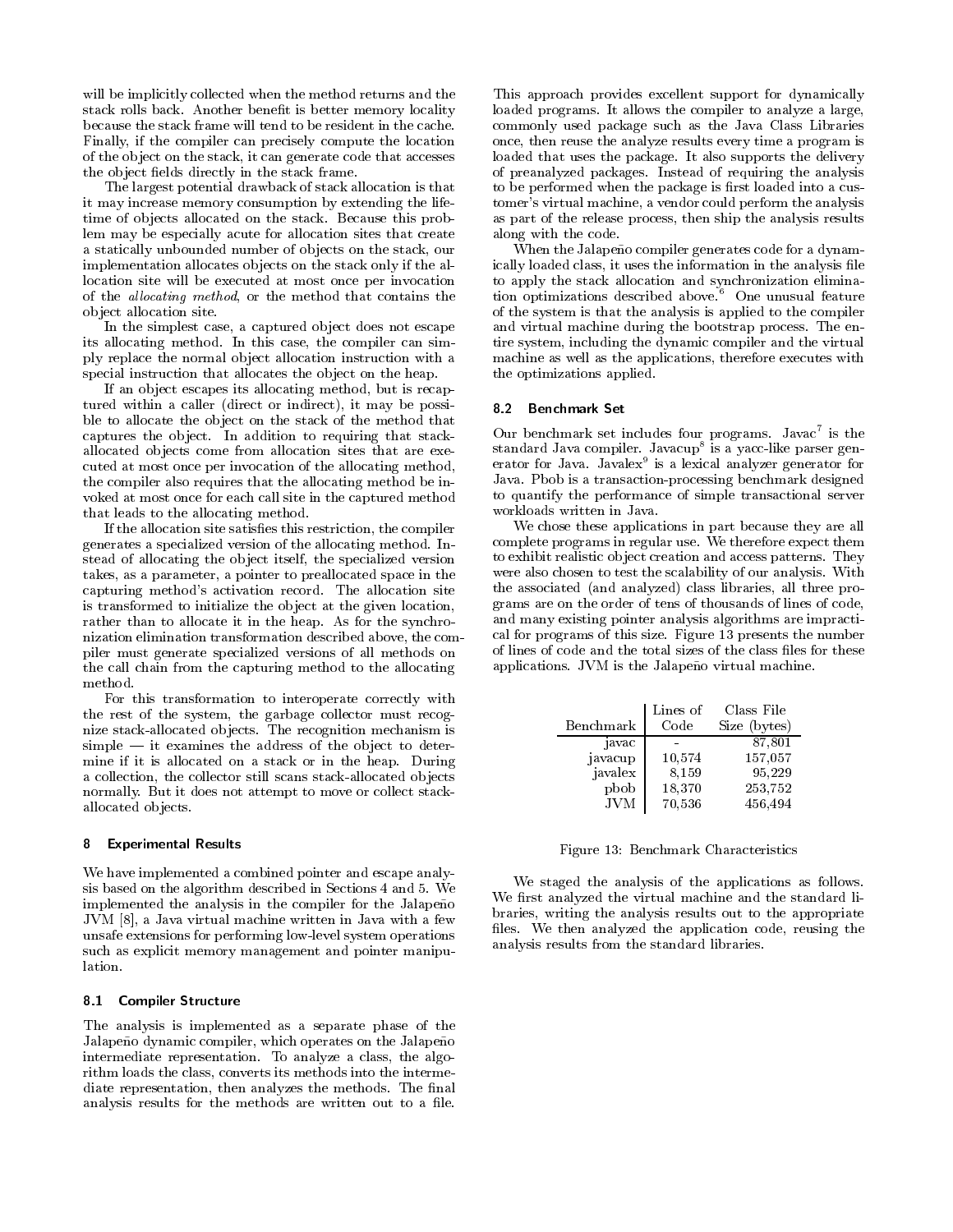|                | Number of<br>Synchronization<br>Operations<br>Before | Number of<br>Synchronization<br>Operations<br>After |
|----------------|------------------------------------------------------|-----------------------------------------------------|
| Benchmark      | Optimization                                         | Optimization                                        |
| javac          | 4,583,013                                            | 2,925,653                                           |
| javacup        | 1,004,409                                            | 330,952                                             |
| javalex        | 2,038,945                                            | 1,058,456                                           |
| $_{\rm{bbob}}$ | 205,198,941                                          | 155,764,374                                         |

Figure 14: Number of Synchronization Operations Before and After Optimization



Figure 15: Percentage of Eliminated Synchronization Operations

#### Synchronization Elimination 8.3

Figure 14 presents the dynamic number of synchronization operations for all of the applications both before and after the synchronization elimination optimization. Figure 15 plots the percentage of eliminated synchronization operations. The analysis achieves reasonable results, eliminating between 24% to 64% of the synchronization operations.

#### $8.4$ **Stack Allocation**

Figure 16 presents the dynamic number of heap allocated ob jects for all of the applications both before and after the stack allocation optimization. Figure 17 plots the percentage of objects allocated on the stack. Once again, the analysis achieves reasonable results, allocating between 22% and 95% of the ob jects on the stack.

Figure 18 presents the total size of the heap allocated ob jects for all of the applications both before and after the stack allocation optimization. Figure 17 plots the percentage of memory allocated on the stack instead of in the heap. The relative amount of ob ject memory allocated on the stack is closely correlated with the number of ob jects allocated on the stack.

|           | Number of      | Number of              |
|-----------|----------------|------------------------|
|           | Heap-Allocated | Heap-Allocated         |
|           | Objects        | Objects                |
|           | Before         | After                  |
| Benchmark | Optimization   | Optimization           |
| javac     | 2,845,485      | $\overline{2,033},525$ |
| javacup   | 1,913,594      | 1,495,141              |
| javalex   | 4,389,452      | 214,803                |
| pbob      | 56,708,490     | 39,751,260             |

Figure 16: Number of Heap-Allocated Objects Before and After Optimization



Figure 17: Percentage of Objects Allocated on the Stack

|           | Size of        | Size of        |
|-----------|----------------|----------------|
|           | Heap-Allocated | Heap-Allocated |
|           | Objects        | Objects        |
|           | Before         | After          |
| Benchmark | Optimization   | Optimization   |
| javac     | 81,573,448     | 60,843,884     |
| javacup   | 54,089,120     | 43,038,640     |
| javalex   | 107,347,648    | 8,887,836      |
| pbob      | 25,950,641,024 | 18,046,027,560 |

Figure 18: Total Size of Heap-Allocated Objects Before and After Optimization (bytes)



Figure 19: Percentage of Object Memory Allocated on the Stack

 $6$ The current version of the Jalapeño JVM does not support stack allocation. All objects are therefore allocated on the heap. The compiler does, however, generate all of the specialized methods necessary to support stack allocation. The compiler fully implements the syn chronization elimination optimization.

 $7$ See the package sun.tools.javac in the standard Java distribution.

<sup>8</sup>Available at www.cs.princeton.edu/ appel/modern/java/CUP/ 9Available at www.cs.princeton.edu/ appel/modern/java/JLex/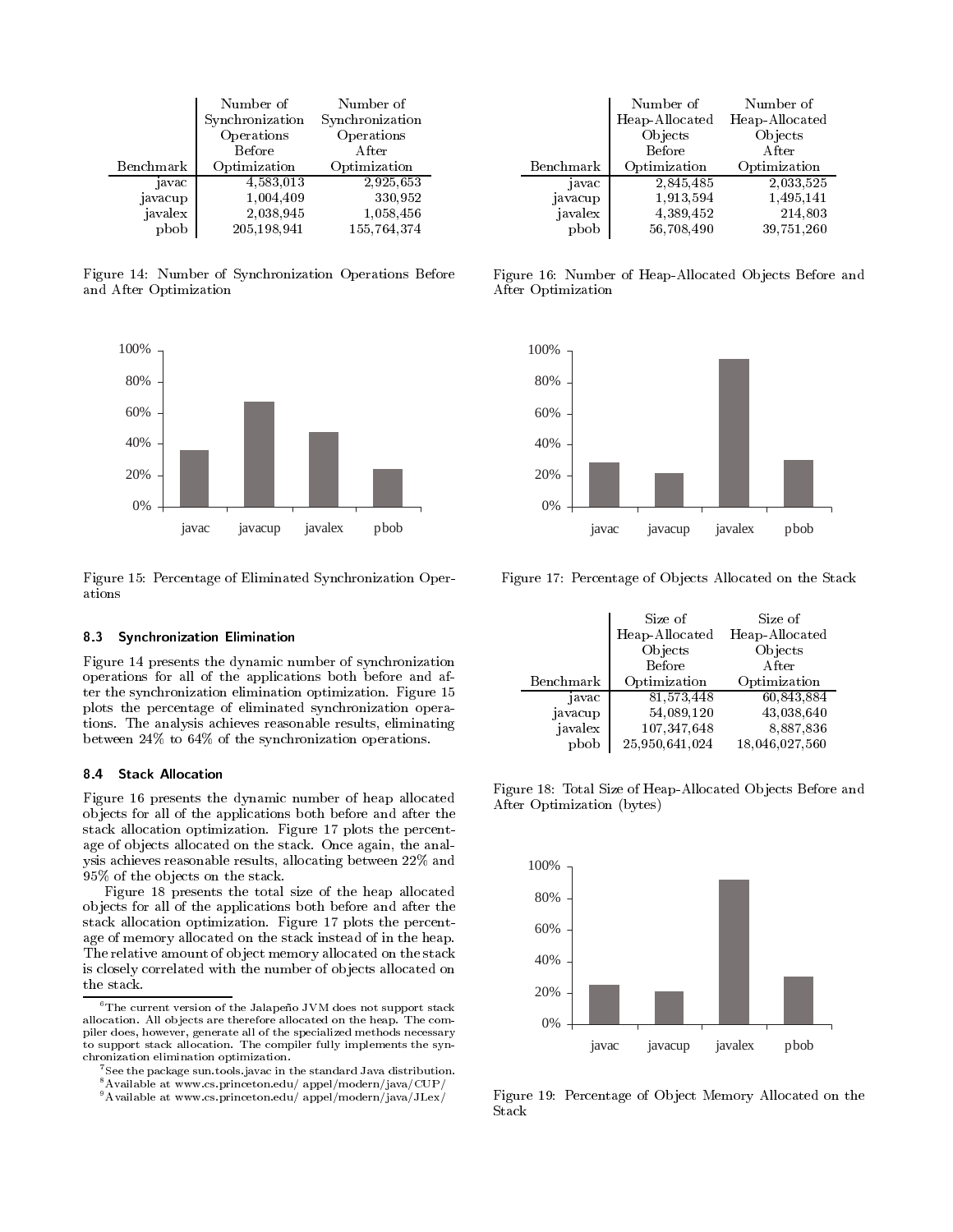#### **Related Work** g

In this section, we discuss several areas of related work: pointer analysis, escape analysis, and synchronization optimizations.

# 9.1 Pointer Analysis

Pointer analysis for sequential programs is a relatively mature field. Flow-insensitive analyses, as the name suggests, do not take statement ordering into account, and typically use some form of constraint-based analysis to produce a single points-to graph that is valid across the entire program [2, 27, 26]. Flow-insensitive analyses extend trivially from sequential programs to multithreaded programs. Because they are insensitive to the statement order, they trivially model all of the interleavings of the parallel executions.

### 9.1.1 Flow-Sensitive Analyses

Flow-sensitive analyses take the statement ordering into ac count, typically using a dataflow analysis to produce a pointsto graph or set of alias pairs for each program point [25, 22, 28, 18, 10, 20]. One approach analyzes the program in a topdown fashion starting from the main procedure, reanalyzing each potentially invoked procedure in each new calling context [28, 18]. This approach exposes the compiler to the possibility of spending significant amounts of time reanalyzing procedures. It also commits the compiler to an analysis of the entire program and is impractical for situations in which the entire program is not available.

Another approach analyzes the program in a bottom-up fashion, extracting a single analysis result for each procedure. The analysis reuses the result at each call site that may invoke the procedure. Sathyanathan and Lam present an algorithm for programs with non-recursive pointer data types [25]. This algorithm supports strong updates and extracts enough information to obtain fully context-sensitive results in a compositional way. Chatterjee, Ryder, and Landi describe an approach that extracts multiple analysis results; each result is indexed under the calling context for which it is valid [9]. Our approach extracts a single analysis result for calling contexts with no aliases, and merges nodes for calling contexts with aliases. The disadvantage of this approach is that it may produce less precise results than approaches that maintain information for multiple calling contexts. The advantage is that it leads to a simpler algorithm and smaller analysis results.

Many pointer and shape analysis algorithms are based on the abstraction of points-to graphs [24, 18, 28]. The nodes in these graphs typically represent memory locations, ob jects, or variables, and the edges represent references between the represented entities. A standard technique is to use invisible variables [20, 18, 28] to parameterize the analysis result so that it can be used at different call sites. Like outside ob jects, invisible variables represent entities from outside the analysis context. But the relationships between invisible variables are typically determined by the aliasing relationships in the calling context or by the type system. In our approach, the relationships between outside objects are determined by the structure of the analyzed method  $$ each load statement corresponds to a single outside object. This approach leads to a simple and efficient treatment of recursive data structures. Another difference between the approach presented in this paper and other previously pre sented approaches is the explicit distinction between inside and outside edges.

# 9.1.2 Pointer Analysis for Multithreaded Programs

Rugina and Rinard recently developed a flow-sensitive pointer analysis algorithm for multithreaded programs [23]. The key complication in this algorithm is characterizing the interaction between multiple threads and how this interaction affects the points-to relationship. The analysis presented in this paper simply sidesteps this issue. It generates precise results only for ob jects that do not escape. If an ob ject escapes to another thread, our algorithm is not designed to maintain precise information about its points-to relationships. It is important to realize that this is a key design decision that allows us to obtain good escape analysis results with what is essentially a local analysis.

Corbett describes a shape analysis algorithm for multithreaded Java programs [12]. The algorithm can be used to find objects that are accessible to a single thread or objects that are accessed by at most one thread at any given time. The goal is to use this information to reduce the size of the state space explored by a model checker. The algorithm is intraprocedural, and does not address the problem of analyzing programs with multiple procedures.

### 9.2 Escape Analysis

There has been a fair amount of work on escape analysis in the context of functional languages [4, 3, 29, 14, 15, 5, 19]. The implementations of functional languages create many ob jects (for example, cons cells and closures) implicitly. These ob jects are usually allocated in the heap and reclaimed later by the garbage collector. It is often possible to use a lifetime or escape analysis to deduce bounds on the lifetimes of these dynamically created ob jects, and to perform optimizations to improve their memory management.

Deutsch [14] describes a lifetime and sharing analysis for higher-order functional languages. His analysis first translates a higher-order functional program into a sequence of operations in a low-level operational model, then performs an analysis on the translated program to determine the lifetimes of dynamically created objects. The analysis is a whole-program analysis. Park and Goldberg [3] also describe an escape analysis for higher-order functional languages. Their analysis is less precise than Deutsch's. It is, how ever, conceptually simpler and more efficient. Their main contribution was to extend escape analysis to include lists. Deutsch [15] later presented an analysis that extracts the same information but runs in almost linear time. Blanchet [5] extended this algorithm to work in the presence of imperative features and polymorphism. He also provides a correctness proof and some experimental results.

Baker [4] describes an novel approach to higher-order escape analysis of functional languages based on the type inference (unification) technique. The analysis provides escape information for lists only. Hannan also describes a type-based analysis in [19]. He uses annotated types to describe the escape information. He only gives inference rules and no algorithm to compute annotated types.

### 9.3 Synchronization Optimizations

Diniz and Rinard [16, 17] describe several algorithms for performing synchronization optimizations in parallel programs. The basic idea is to drive down the locking overhead by coalescing multiple critical sections that acquire and release the same lock multiple times into a single critical section that acquires and releases the lock only once. When possible, the algorithm also coarsens the lock granularity by using locks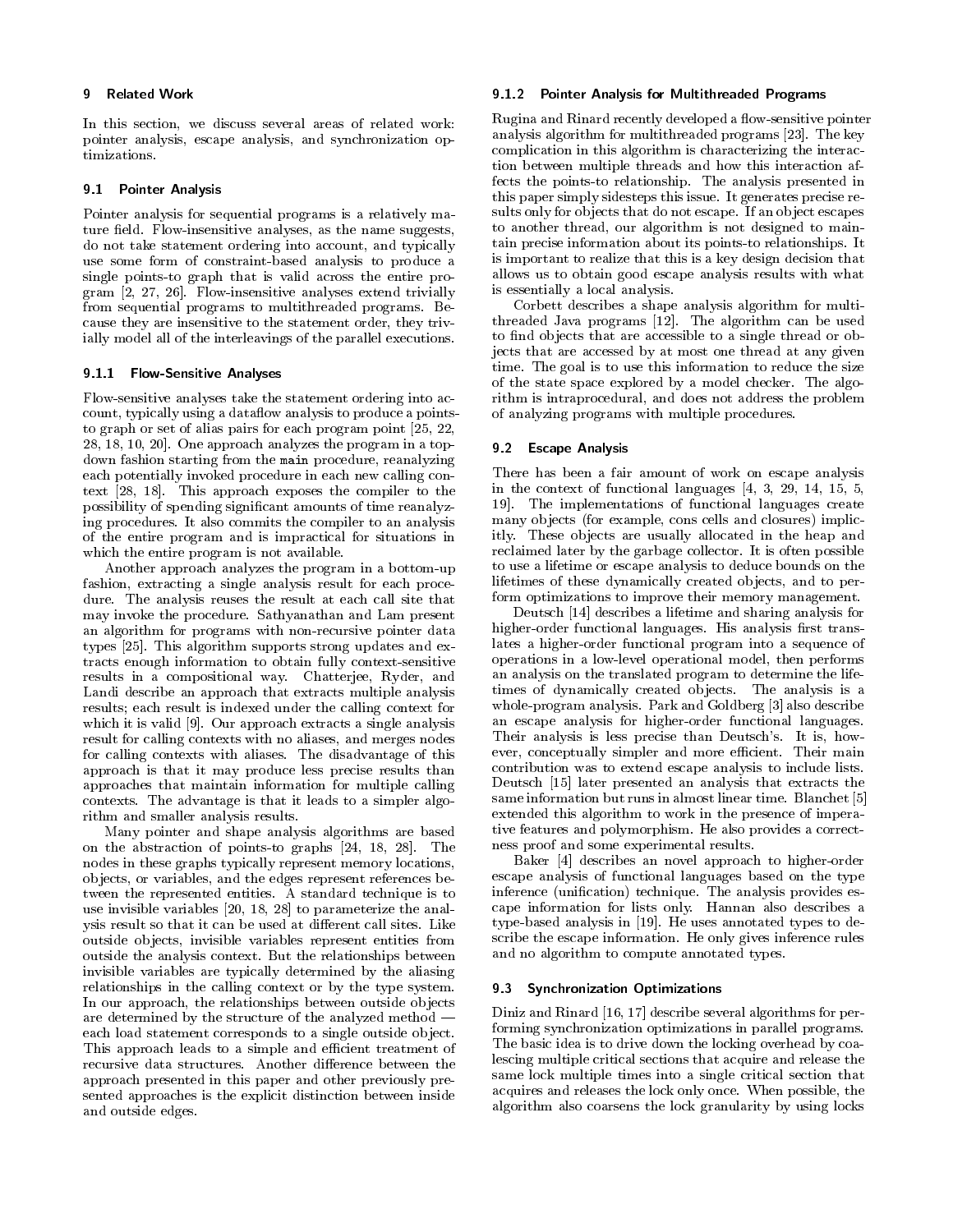in enclosing ob jects to synchronize operations on nested objects. Plevyak and Chien describe similar algorithms for reducing synchronization overhead in sequential executions of concurrent ob ject-oriented programs [21].

Several research groups have recently developed synchronization optimization techniques for Java programs. Aldrich, Chambers, Sirer, and Eggers describe several techniques for reducing synchronization overhead, including synchronization elimination for thread-private ob jects and several optimizations that eliminate synchronization from nested monitor calls [1]. Blanchet describes a pure escape analysis based on an abstraction of a type-based analysis [6]. The imple mentation uses the results to eliminate synchronization for thread-private ob jects and to allocate captured ob jects on the stack. Bogda and Hoelzle describe a flow-insensitive escape analysis based on global set inclusion constraints [7]. The implementation uses the results to eliminate synchronization for thread-private ob jects. A limitation is that the analysis is not designed to find captured objects that are reachable via paths with more than two references.

Choi, Gupta, Serrano, Sreedhar, and Midkiff present a compositional data
ow analysis for computing reachability information [11]. The analysis results are used for synchronization elimination and stack allocation of ob jects. Like the analysis presented in this paper, it uses an extension of points-to graphs with abstract nodes that may represent multiple ob jects. It does not distinguish between inside and outside edges, but does contain an optimization, deferred edges, that is designed to improve the efficiency of the analysis. The approach classies ob jects as globally escaping, escaping via an argument, and not escaping. Because the primary goal was to compute escape information, the analysis collapses globally escaping subgraphs into a single node instead of maintaining the extracted points-to information. Our analysis retains this information, in part because we anticipate further thread interaction and interaction and  $\mathcal{E}$ extensions of existing pointer analysis algorithms for multithreaded programs [23]) that will use this information.

### 10 Conclusion

This paper presents a new combined pointer and escape analysis algorithm for object-oriented programs. The algorithm is designed to analyze arbitrary parts of complete or incomplete programs, obtaining complete information for ob jects that do not escape the analyzed parts.

We have implemented the algorithm in the IBM Jalapeño virtual machine, and applied the analysis information to two optimization problems: synchronization elimination and stack allocation of ob jects. For our benchmark programs, our algorithms enable the stack allocation of between 22% and 95% of the objects. They also enable the elimination of between 24% and 67% of the synchronization operations.

In the long run, we believe the most important concept in this research may turn out to be designing analysis algorithms from the perspective of extracting and representing interactions between analyzed and unanalyzed regions of the program. This concept leads to representations, such as the points-to escape graphs presented in this paper, that make a clean distinction between information created locally within an analyzed region and information created in the rest of the program outside the analyzed region.

These representations support flexible analyses that are capable of analyzing arbitrary parts of the program, with the analysis result becoming more precise as more of the program is analyzed. At every stage of the analysis, the algorithm can distinguish where it does and does not have complete information. As developers continue to move to a model of dynamically loaded, component-based software, we believe this general approach will become increasingly relevant and compelling.

### Acknowledgements

The authors would like to acknowledge discussions with Radu Rugina and Darko Marinov regarding pointer and escape analysis. The second author would like to acknowledge discussions with Mooly Sagiv regarding pointer, escape, and shape analysis. The first author would like to acknowledge Jong-Deok Choi for introducing him to the concept of using escape information for synchronization elimination, while he was an IBM employee in the summer of 1998. The authors would like to thank the developers of the IBM Jalapeño virtual machine and the MIT Flex project for providing the compiler infrastructure in which this research was imple mented, and the anonymous reviewers for their comments.

#### References

- [1] J. Aldrich, C. Chambers, E. Sirer, and S. Eggers. Static analyses for eliminating unnecessary synchronization from java programs. In Proceedings of the 6th International Static Analysis Symposium, September 1999.
- [2] Lars Ole Andersen. Program Analysis and Specialization for the C Programming Language. PhD thesis, DIKU, University of Copenhagen, May 1994.
- [3] B. Goldberg and Y. Park. Escape analysis on lists. In Proceedings of the SIGPLAN '92 Conference on Pro gram Language Design and Implementation, pages 116-127, July 1992.
- [4] H. Baker. Unifying and conquer (garbage, updating, aliasing ...) in functional languages. In Proceedings of the ACM Conference on Lisp and Functional Program  $ming, pages 218–226, 1990.$
- [5] B. Blanchet. Escape analysis: Correctness proof, imple mentation and experimental results. In Proceedings of the 25th Annual ACM Symposium on the Principles of Programming Languages, Paris, France, January 1998. ACM, ACM, New York.
- [6] B. Blanchet. Escape analysis for ob ject oriented languages. application to java. In Proceedings of the 14th Annual Conference on Object-Oriented Programming Systems, Languages and Applications, Denver, CO, November 1999.
- [7] J. Bodga and U. Hoelzle. Removing unnecessary syn chronization in java. In Proceedings of the 14th Annual Conference on Object-Oriented Programming Systems, Languages and Applications, Denver, CO, November 1999.
- [8] M. Burke, J. Choi, S. Fink, D. Grove, M. Hind, V. Sarkar, M. Serrano, V. Sreedhar, H. Srinivasan, and J. Whaley. The jalapeño dynamic optimizing compiler for java. In Proceedings of the ACM SIGPLAN 1999 Java Grande Conference, June 1999.